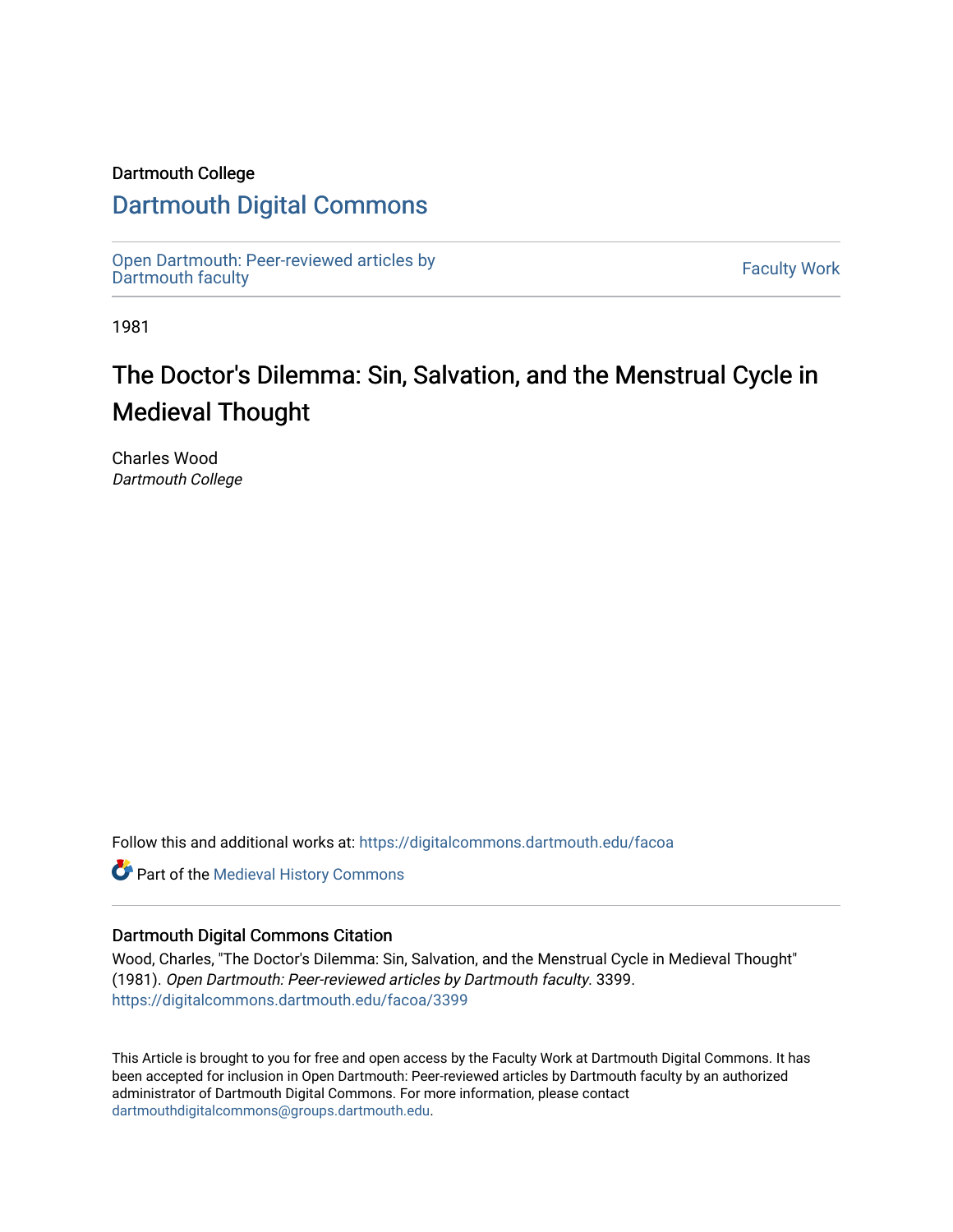

#### **The Doctor's Dilemma: Sin, Salvation, and the Menstrual Cycle in Medieval Thought**

Charles T. Wood

*Speculum*, Vol. 56, No. 4. (Oct., 1981), pp. 710-727.

Stable URL:

<http://links.jstor.org/sici?sici=0038-7134%28198110%2956%3A4%3C710%3ATDDSSA%3E2.0.CO%3B2-2>

*Speculum* is currently published by Medieval Academy of America.

Your use of the JSTOR archive indicates your acceptance of JSTOR's Terms and Conditions of Use, available at [http://www.jstor.org/about/terms.html.](http://www.jstor.org/about/terms.html) JSTOR's Terms and Conditions of Use provides, in part, that unless you have obtained prior permission, you may not download an entire issue of a journal or multiple copies of articles, and you may use content in the JSTOR archive only for your personal, non-commercial use.

Please contact the publisher regarding any further use of this work. Publisher contact information may be obtained at <http://www.jstor.org/journals/medacad.html>.

Each copy of any part of a JSTOR transmission must contain the same copyright notice that appears on the screen or printed page of such transmission.

The JSTOR Archive is a trusted digital repository providing for long-term preservation and access to leading academic journals and scholarly literature from around the world. The Archive is supported by libraries, scholarly societies, publishers, and foundations. It is an initiative of JSTOR, a not-for-profit organization with a mission to help the scholarly community take advantage of advances in technology. For more information regarding JSTOR, please contact support@jstor.org.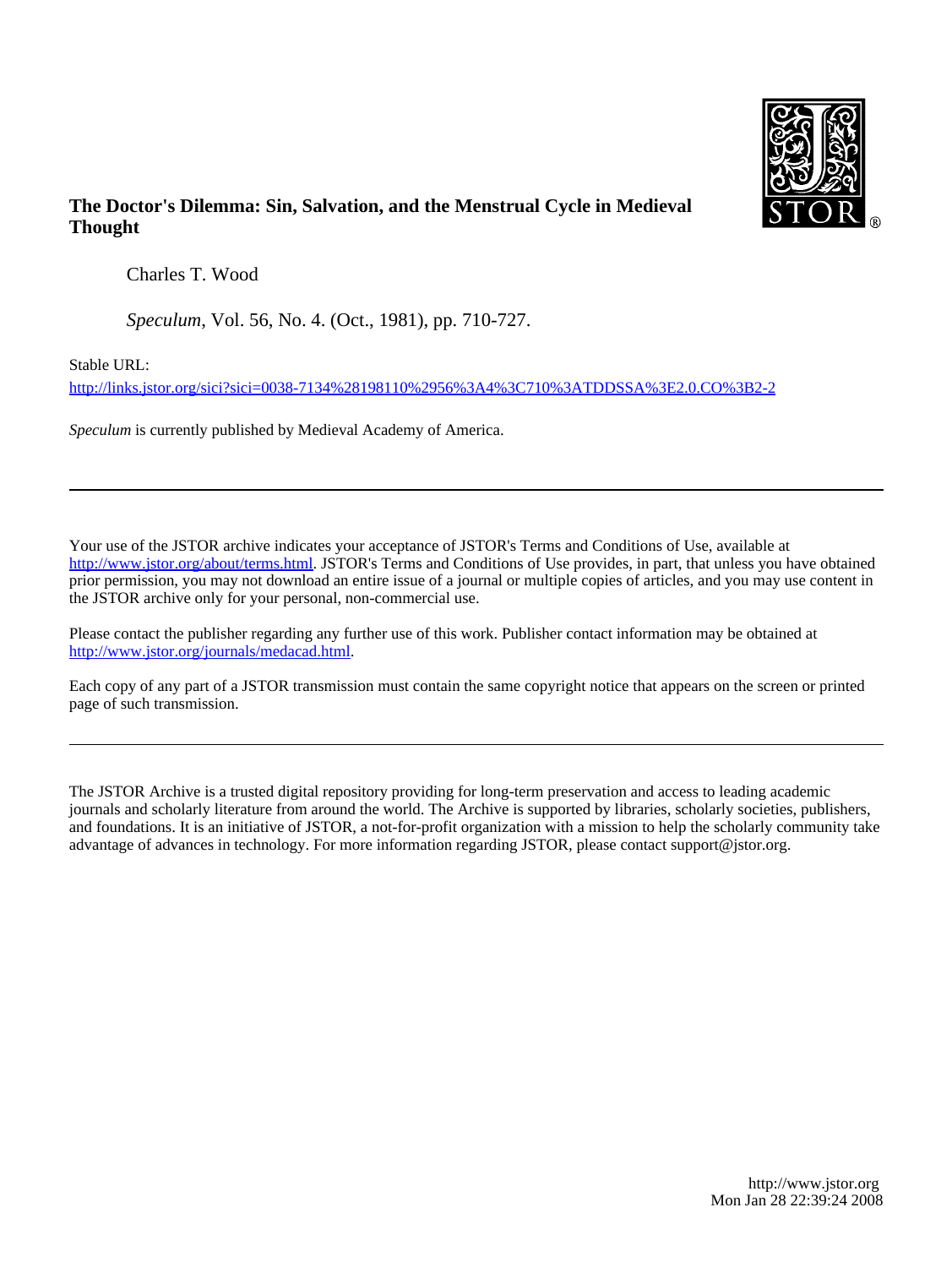# The Doctors' Dilemma: Sin, Salvation, and the Menstruai Cycle in Medieval Thought

By Charles T. Wood

Because menstruation is a normal process in women of the child-bearing years, historians long tended to overlook its potential interest.\* Anthropologists might ponder such matters as the rites and taboos with which it was often invested, but theirs was a less prudish field, one that also saw itself as being mainly devoted to the study of unchanging features in traditional cultures. Until recently, on the other hand, historians conceived of their discipline as being primarily concerned with the very process of change; and since, like the poor, taxes, and death, menstruation has always been with us, it seemed a subject scarcely in need of historical explanation.

After World War 11, however, different attitudes began to emerge. The veil of prudery was rent, and as historians started to explore such subjects as demography and the nature of family structure, it became almost impossible for them entirely to avoid a function as basic as menstruation. If, for example, they found that European women in the 1840s achieved menarche nearly five years later than they do today, that discovery had an inevitable impact on their analysis of changes in family structure, birth rates, the age of marriage, family size, the frequency of illegitimacy, and a whole host of other issues intimately related to the central facts of reproduction.<sup>1</sup>

Similarly, insofar as the ages of menarche and menopause depend not so much on genetics as on such variables as diet, exercise, and the ratio of fatty

\* This article grew out of ideas first presented in a paper given on 28 October 1976 at the Institute of the Mirtory of Medicine, The Johns Mopkins University Medical School. For arranging that session as well as for helpful criticism, I should like to thank Dr. Lloyd G. Stevenson, Director of the Institute. Many others have cheerfully provided further suggestions, but I am especially indebted to John F. Benton, Elborg Forster, Alan T. Gaylord, John S. Major, Paul J. Meyvaert, Stephen G. Nichols, Jr., Gabrielle M. Spiegel, Charles H. Stinson, and Lucy E. Wood, M.D. For making possible the time needed for final research and writing, I am grateful to the American Council of Learned Societies, whose fellowship assistance was itself made possible by a grant from the National Endowment for the Humanities.

<sup>1</sup> For a graph of the mean ages of menarche in seven European countries and the United States from the 1840s to the 1960s, see J. M. Tanner, "Growing Up," Scientific American 229,3 (September 1973), 25-43, at 43. But for rescrrations about the validity of some of the high ages reported for the nineteenth century, see Janice Delaney, Mary Jane Lupton, and Emily Toth, *The Curse: A Cultural History of Menstruation* (New York, 1976), p. 45. Their doubts do not seem applicable, however, to similar British data reviewed by Rose E. Frisch in the first article cited in the following footnote.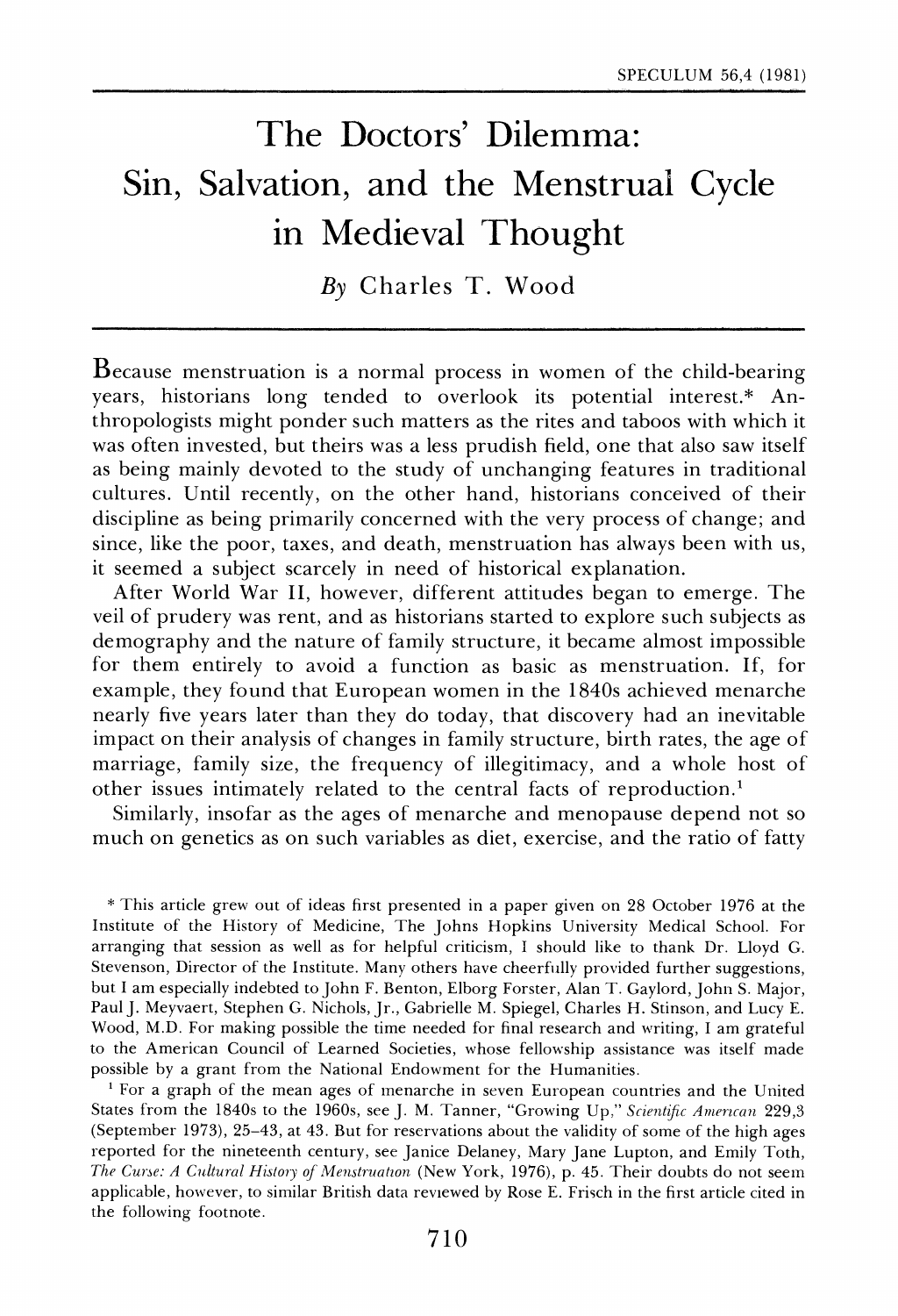to other tissue, $<sup>2</sup>$  historians began to appreciate that simply to determine the</sup> mean ages for the onset and ending of menstruation was also to gain valuable insights into past levels of health, work loads, the nutritive value of food, and its general availability, at least to women. The collection of reliable data for the Middle Ages has proved admittedly difficult, for direct documentation is exceedingly rare, but the work has begun, and everything suggests that further progress will soon be made.<sup>3</sup>

Nevertheless, important as these developments unquestionably are, they represent no more than a fraction of the subject's total historical interest. In the Middle Ages as at other times, the nature of menstruation provided a curious meeting ground for religious thought, scientific theory, practical physiology, and popular prejudice; and in that conjunction one can gain remarkable insight not just into the medieval value system, but more especially into the interplay between received opinion and observed reality, an interplay that is crucial to any accurate understanding of the ways in which medieval thinkers attempted to reconcile their authorities and their observations when the two came into conflict. Moreover, the subject sheds considerable light on how these men — the male specific is used advisedly<sup>4</sup> handled the situation when such a reconciliation was deemed impossible. In other words, to come to grips with medieval views on menstruation is at the same time to enlarge one's understanding of the entire medieval thought process and of the principles on which it operated.

It is a commonplace, perhaps, that medieval men were at best ambivalent about the role and status of women. Sexuality seemed to lie at the heart of sin, even the primal one in the Garden, and few were the thinkers who were

Rose E. Frisch, "Population, Food Intake, and Fertility," *Science* 199 (6 January 1978), 22-30; Emmanuel Le Roy Ladurie, "L'amenorrhee de famine (XVIIe-XXe siecle)," *Le territozre cle l'hzstorzeiz* (Paris, 1973), pp. 331-348; Rose E. Frisch, Grace Wyshak, and Larry Vincent, "Delayed Menarche and Amenorrhea in Ballet Dancers," *New England Journal of Medicine* 303 (1980), 17-19; Jack Fishman, "Fatness, Puberty, and Ovulation," *New England Journal of Meclzczne* 303 (1980), 42-43; Vern Bullough and Cameron Campbell, "Female Longevity and Diet in the Middle Ages," *Speculum* 55 (1980), 317-325.

<sup>3</sup> E.g., Darrel W. Amundson and Carol Jean Diers, "The Age of Menarche in Medieval Europe," *Human Bzology* 45 (1973), 363-368. Amundson and Diers use literary evidence to arrive at their conclusions, but one suspects that a study of the marriage ages specified for women in the various local and provincial customs as they came to be written down in the twelfth through fourteenth centuries would provide a much more accurate measure. In Anjou, for example, when the nobles compiled the customs in 1246, they found that there was no general custom specifying when a woman should come of age; as a result, they legislated that fifteen was henceforth to be accepted: *Layettes du Trésor des Chartes*, ed. A. Teulet et al. (Paris, 1863-1909), 2, no. 3521. Fifteen, a year older than Amundson and Diers suggest, may thus be taken as the presumed age of menarche in Anjou in the mid-thirteenth century, at least among the nobility. But this kind of data would not necessarily be reliable for peasants, people not always covered by the customs and who, in any event, worked much harder than the nobility and enjoyed a diet that was considerably poorer.

<sup>4</sup> A notable exception to this rule is the twelfth-century Rhenish mystic, Hildegard of Bingen. When her views differ substantially from the male ones emphasized in the text, they will be cited.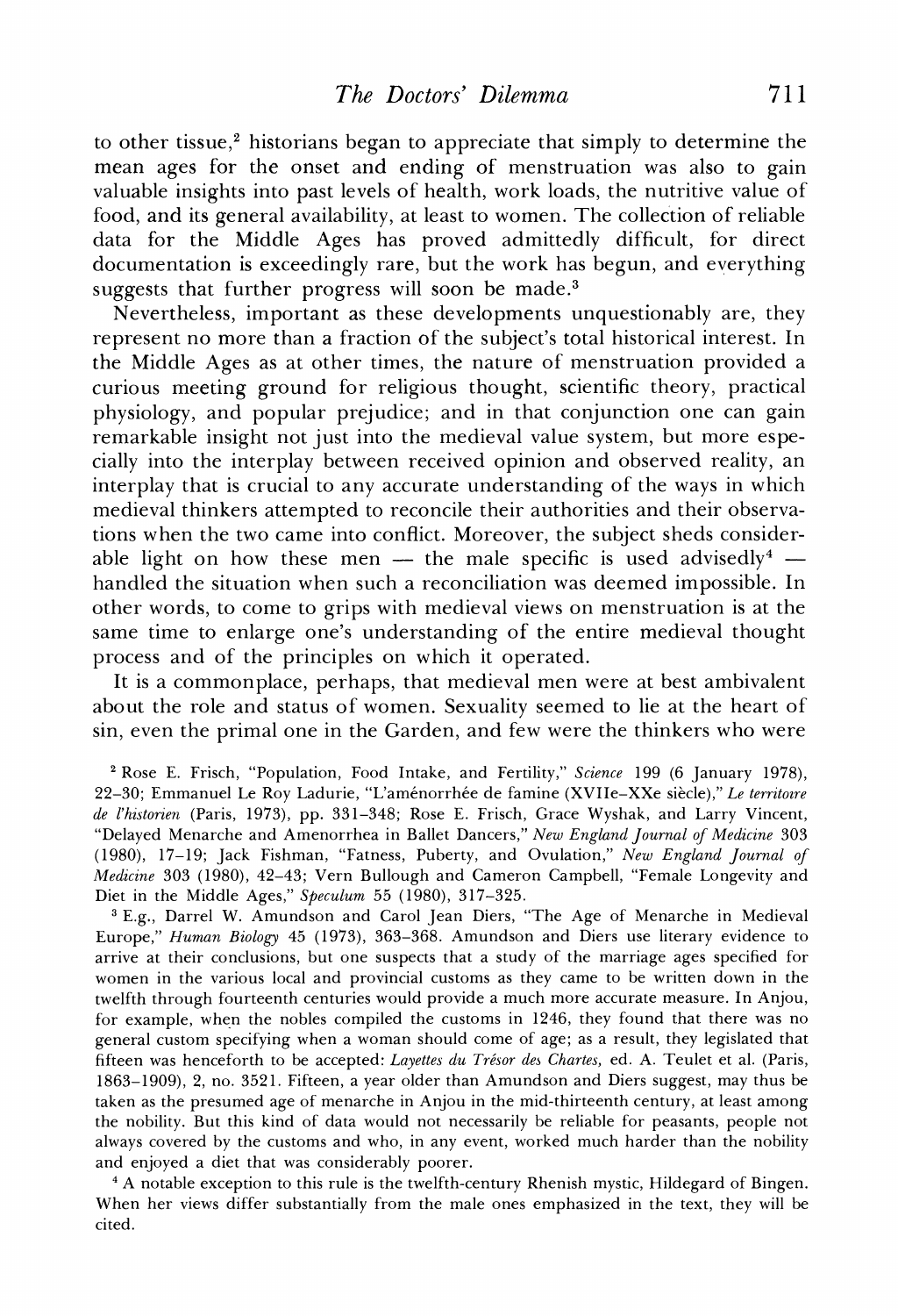prepared to entertain the possibility that sexual relations had from the beginning been a part of the divine plan, Notable exceptions here were sts. Augustine and Thomas Aquinas, for the bishop of Hippo held that sin had introduced not sexuality, only concupiscence and lust,<sup>5</sup> whereas the Angelic Doctor was also sure that sex had existed before the fall. Indeed, because the body in its "purer nature" must have had greater corporeal sensitivity than it does in sin, sexual relations before the expulsion must also have involved "even greater sensible delight." Further, if God had created Eve as a helpmeet for Adam, it followed that He must always have intended her to have a sexual role since, as Thomas argued, in all other respects a male helper would clearly have been preferable. $6$ 

It would appear, then, that even the two greatest Doctors of the Church viewed women's differing sexual nature with an acceptance that was muted at best, little more than resigned acceptance of the Creator's mysterious ways. Moreover, few others shared their relative breadth of vision. Misogyny permeates the assumptions of most medieval writers, and to illustrate the point in its theological dimensions, one has only to peruse the familiar *Malleus maleficarum,* which two German Dominicans, Heinrich Kramer and Jakobus Sprenger, produced at papal request in 1486. Anxious to explain "why a greater number of witches is found in the fragile feminine sex than among men," they argued that it was because a woman

... is more carnal than a man, as is clear from her many carnal abominations. And it should be noted that there was a defect in the formation of the first woman, since she was formed from a bent rib, that is, a rib of the breast, which is bent as it were in a contrary direction to a man. And since through this defect she is an imperfect animal, she always deceives. . . . And all this is indicated by the etymology of the word; for *Femina* comes from Fe, and *Minus*, since she is ever weaker to hold and preserve the faith. . . . Wherefore St. John Chrysostom says on the text, It is not good to marry (Matthew xix): What else is a woman but a foe to friendship, an unescapable punishment, a necessary evil, a natural temptation, a desirable calamity, a domestic danger, a delectable detriment, an evil of nature, painted with fair  $colors: . . . . To conclude. All without comes from cardinal lust, which is in women$ insatiable.  $\dots$  Wherefore for the sake of fulfilling their lusts they consort even with devils.'

In reading such passages, one can only conclude, perhaps, that celibacy held its terrors, even for the Dominicans. Nevertheless, the views expressed, while extreme, reflect the generally hostile framework within which women were seen and understood throughout the Middle Ages. After all, the authorities

*<sup>&#</sup>x27;DP cll~itat~ DPZ* 14.20, *23,* Corpus Christianorum Series Latina 48 (Turnhout, 1995), pp. 443, 449.

*<sup>&</sup>quot;Su~riniu Ti~eologzcte,* ed. Eclmund Hill, 0.P. (New York, 1964-1976), 13:156, 194 (la, qu. 98, art. 2).

Heinrich Kramer and Jakobus Sprenger, *Malleus Maleficarum*, ed. and tr. Montague Sommers (London, 1928), pp. 41-48,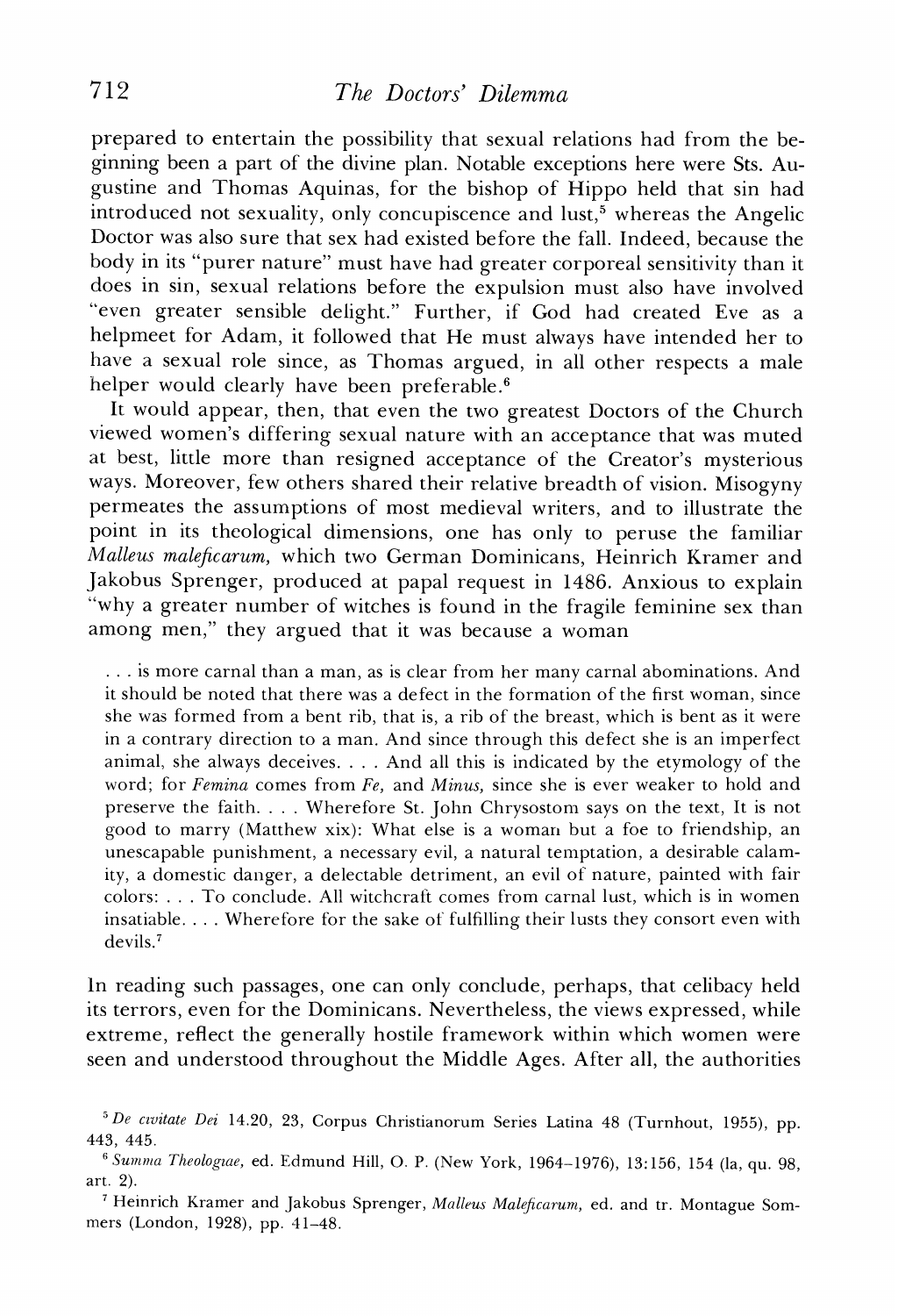on almost any subject were apt to be clerics, so it is hardly surprising to find that here, as elsewhere, their attitudes appear to have been shaped less by the opinions of their sources than by the doctrines of faith as influenced and none-too-subtly molded by the temptations, realized or not, which were the inevitable result of their vows. Still, more fully to grasp the relationship between faith and sexuality, one should turn to the more moderate views of Pope Gregory the Great, last of the Latin Fathers, who in 597 responded to a number of doubts raised by St. Augustine of Canterbury, among them the question whether a pregnant woman could be baptized:

Why indeed should a pregnant woman not be baptized, since the fruitfulness of the body is no sin in the eyes of Almighty God? For when our first parents had sinned in Paradise they forfeited by God's just judgement that immortality which they had received. And so because Almighty God had no desire to wipe out the human race entirely on account of its sin, He deprived man of immortality because of his transgression and yet in his loving-kindness and mercy He preserved man's power of propagating the race after him. For what reason then is that which has been preserved for human nature by the gift of Almighty God a cause for debarring anyone from the grace of holy baptism?<sup>8</sup>

In other words, by sin not just death entered the world, but also fertile carnality; and in women, as Gregory and all later authorities would insist, menstruation was both a mark of that  $sin$  - the curse of Eve - and the necessary companion of their fertility. Moreover, because that fertility was a sign of God's unmerited mercy and grace, and because "in the New Testament careful heed is paid not so much to what is done outwardly as to what is thought inwardly," $9$  Gregory's position on menstruation was significantly more charitable than that to be found either in the *Malleus malejcarum* or in Leviticus, the Old Testament work from which most sexual taboos in the Judeo-Christian tradition ultimately derive. For, he argued, "if no food is impure to him whose mind is pure, why should that which a pure-minded woman endures from natural causes be imputed to her as uncleanness?"<sup>10</sup> Nowhere is this attitude more clear than in his response to Augustine's question whether a menstruating woman could be permitted to attend church or to receive the sacrament:

*Be&'.\ Eccle.\ia~ticalHi~to~ ofthe Englz~h People,* ed. and tr. Bertram Colgrave and R. A. B. Mynors (Oxford, 1969), pp. 88-91. Although the translators' verb "preserved" implies, and rightly I think, that Gregory thought that fertility had existed before the fall, the original *reseruauit* is imprecise enough, if analysis is limited to this passage alone, to allow the view that he thought that God may have created reproductive capacity only afterwards. In general, medieval tradition was uncertain on the point, but tended to believe that fertility had come only with sin. On the other hand, Aquinas assumed (loc. cit., note 6 above) that insofar as the differing male and female sexual organs had existed in Eden, it followed that God must have created them for productive use.

9 Bede, *Ecclesiastical History,* pp. 94-95.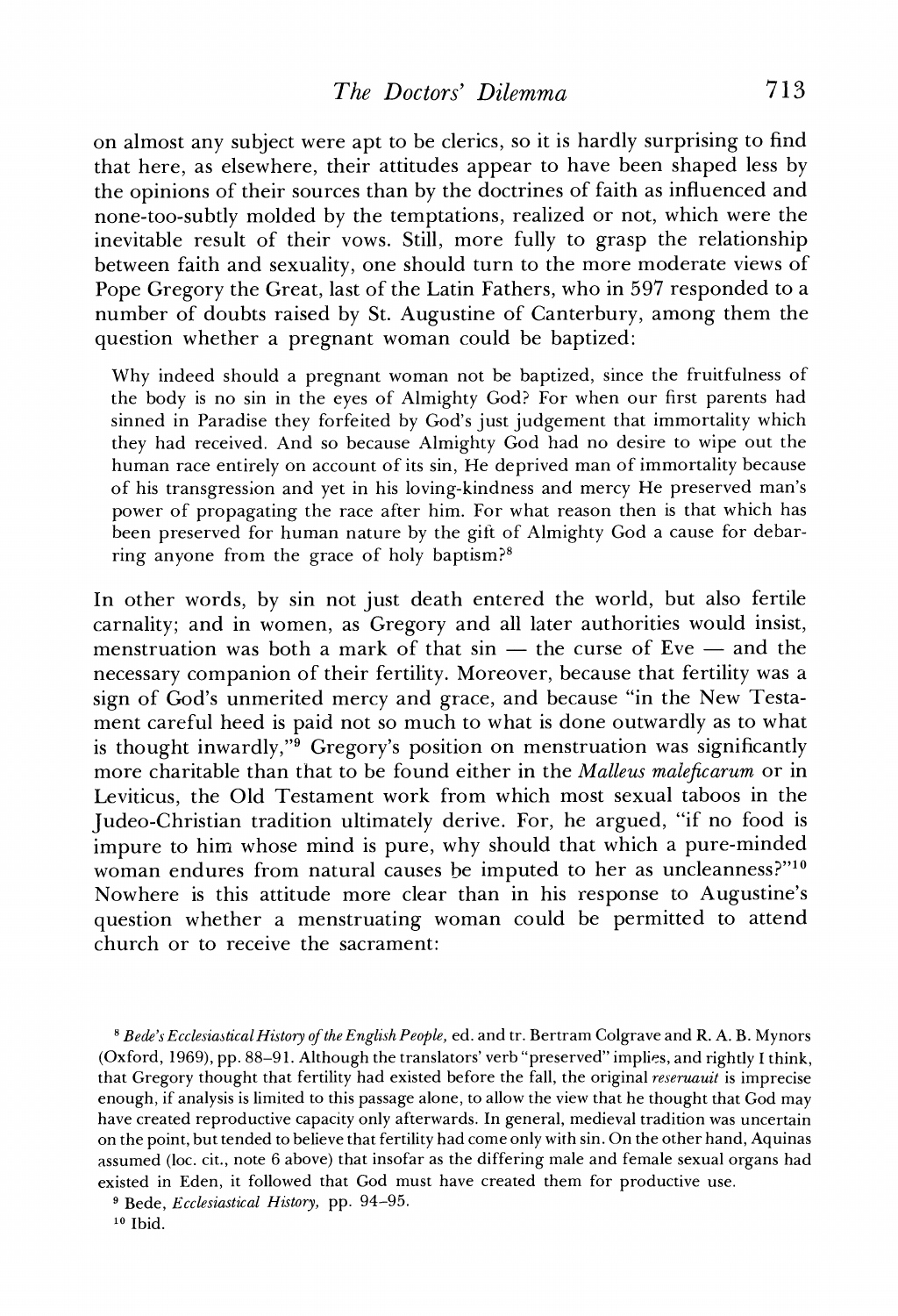[A] woman must not be prohibited from entering a church during her usual periods, for this natural overflowing cannot be reckoned a crime: and so it is not fair that she should be deprived from entering the church for that which she suffers unwillingly. . . . Consider then, most beloved brother, that all that we suffer in this mortal flesh through the infirmity of nature is ordained by the just judgement of God as a result of sin. For hunger and thirst, heat, cold, and weariness are the result of the infirmity of our nature. And if we seek food when hungry, drink when thirsty, fresh air when hot, clothes when cold, and rest when weary, what else are we doing but seeking a remedy for our sicknesses? So a woman's menstruous flow of blood is an infirmity. Therefore, if that woman who, in her infirmity, touched our Lord's garment was justified in her boldness, why is it that what was permitted to one was not permitted to all women who are afflicted through the weakness of their natures? . . . [Wlhen we are hungry it is no sin to eat even though our hunger is the result of the sin of the first man. A woman's periods are not sinful, because they happen naturally. But nevertheless, because our nature is itself so depraved that it appears to be polluted even without the consent of the will, the depravity arises from sin, and human nature itself recognizes its depravity to be a judgement upon it. . . **.I1** 

Although, in the passage above, Gregory refers to "the sin of the first man," not of Eve, as the ultimate cause of all "infirmities," it should not be thought that his intent was in any way to relieve her of primary blame for the human race's fallen plight. On the contrary, if Adam's was the greater thought that his intent was in any way to relieve her of primary blame for<br>the human race's fallen plight. On the contrary, if Adam's was the greater<br>sin, this was because his was the greater capacity — and hence the great fall. "For," as Gregory says, "all sin is committed in three ways, namely by suggestion, pleasure, and consent. The devil makes the suggestion, the flesh delights in it and the spirit consents. It was the serpent who suggested the first sin, Eve representing the flesh was delighted by it, and Adam representing the spirit consented to it. . . . "<sup>12</sup> Thus, far from absolving Eve, Gregory merely downplays her responsibility by implicitly denigrating her capacities, for, like all medieval thinkers, he knew that spirit was greater than flesh, and hence that greater sin was imputable to Adam.

Nor, in taking this position, does Gregory evade the issues potentially inherent in it. When, for example, Augustine asks whether a man, after a nocturnal emission, can receive "the Body of the Lord" in the eucharist or, if a priest, "celebrate the holy mysteries," his response parallels that offered in the case of menstruating women: "And indeed when it happens through a natural superfluity or weakness, the illusion is not in any way to be feared; for though it is a matter of regret that the mind unwittingly suffered it, it did not bring it about." Nevertheless, if the man delights in the event, or consents to it (possibilities that would appear irrelevant in the case of menstruation), then imputable sin not only "begins to arise," but with con-

**l1** Ibid., pp. 92-93. When Gregory uses the terms "nature," "natural," and "naturally," one should note that he is always referring to the infirm state after the fall. This is also the usage of all later medieval thinkers quoted unless a specific statement to the contrary is made.

**l2** Ibid., pp. 100-101.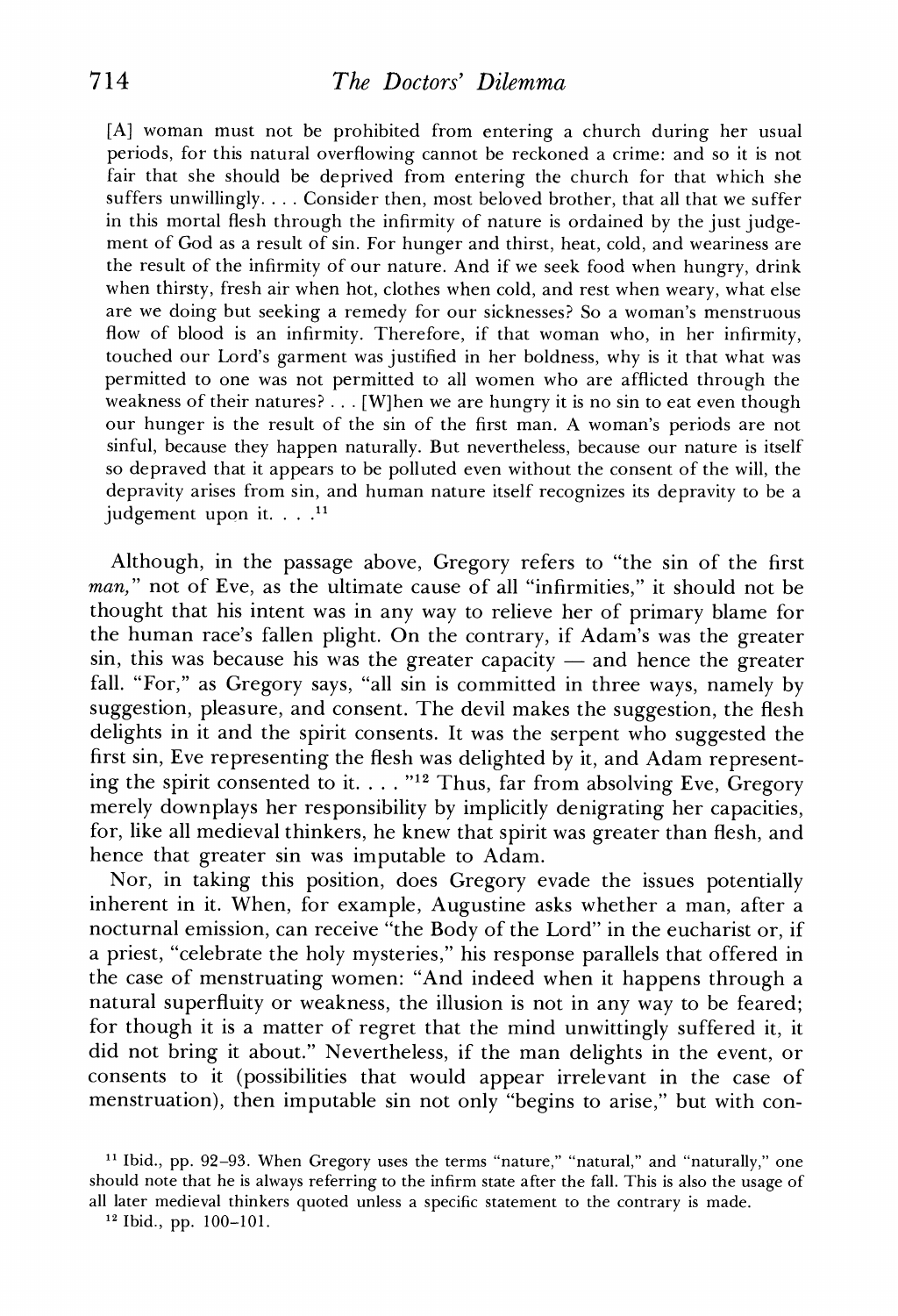sent "is seen to be complete."<sup>13</sup> The fault, then, is clearly greater than with menstruation.

Relatively sympathetic and humane though these judgments may be, at least when compared to those of the *Malleus maleficarum,* they are still far from accepting any notion of equality between the sexes. Males were unquestionably superior because, even though their potential for sin was greater, that "fact" derived from a view of the world in which men were associated with mind and spirit whereas women were confined to the realm of flesh and earthly delight. One understands, then, why medieval literature places such an inordinate stress on female carnality: the opinion depended not so much earthly delight. One understands, then, why medieval literature places such<br>an inordinate stress on female carnality: the opinion depended not so much<br>on the furtive imaginings of a celibate clergy — though heaven knows th an inordinate stress on temale carnality: the opinion depended not so much<br>on the furtive imaginings of a celibate clergy — though heaven knows that<br>seldom proved a hindrance — as it did on the normal medieval reverence accorded to received tradition, that Authority with a capital A on which so much of theology is frequently thought to depend.

Yet, simply to drop the subject with that observation would be badly to warp our understanding of it, for later evidence demonstrates the surprising extent to which attitudes came to be based on observation, not just Authority. By the twelfth and thirteenth centuries, for example, medical and theological studies employed a much wider range of texts than those easily available to St. Gregory, but at the same time these resources were being increasingly augmented and, if need be, challenged by empirical data. And nowhere is this fact more apparent than in some of the controversies which again brought the whole question of menstruation to the fore.

Diverse as the classical and Arabic medical sources became, in theological circles the explanation of fertility and conception most often advanced derived in large part from the views of "The Philosopher," that newly rediscovered Aristotle who had analyzed the sexual act primarily in terms of his usual categories, form and matter. In his opinion, menses were formless matter which, in the course of each month, accumulated gradually in the womb. Semen, on the other hand, represented pure male form *(homunculi)*  which, by imposing itself on the menstrual matter in the act of conception, created the fetus  $-$  formed, be it noted, in the image of man even as man had been formed in the image of God. By an extension of this reasoning, the female child was necessarily a bit defective even as Eve, the original woman and formed out of that misshapen rib, had herself been defective. And, of course, if matter and form were not thus conjoined in the act of conception, menstruation was the inevitable result, the expulsion of useless matter that had failed to receive its form.<sup>14</sup> Perhaps needless to say, this "image-of-man" approach was indeed a happy one for a society so patrilineal in its organization and prejudices.15

**l4** These views became standard from at least the thirteenth century on, but their clearest and fullest expression is to be found in Albertus Magnus, *De animalibus*, 15, *Tractatus II*, *De natura spermatis,* in *Opera Omnia* (Paris, 1891), 12:98 ff. See also John T. Noonan, Jr., *Contraception*  (Cambridge, Mass.. 1965). pp. 281-282.

**l5** Since, in some matrilineal societies, intercourse begins before puberty, and no paternity for

<sup>&</sup>lt;sup>13</sup> Ibid., pp. 98-101.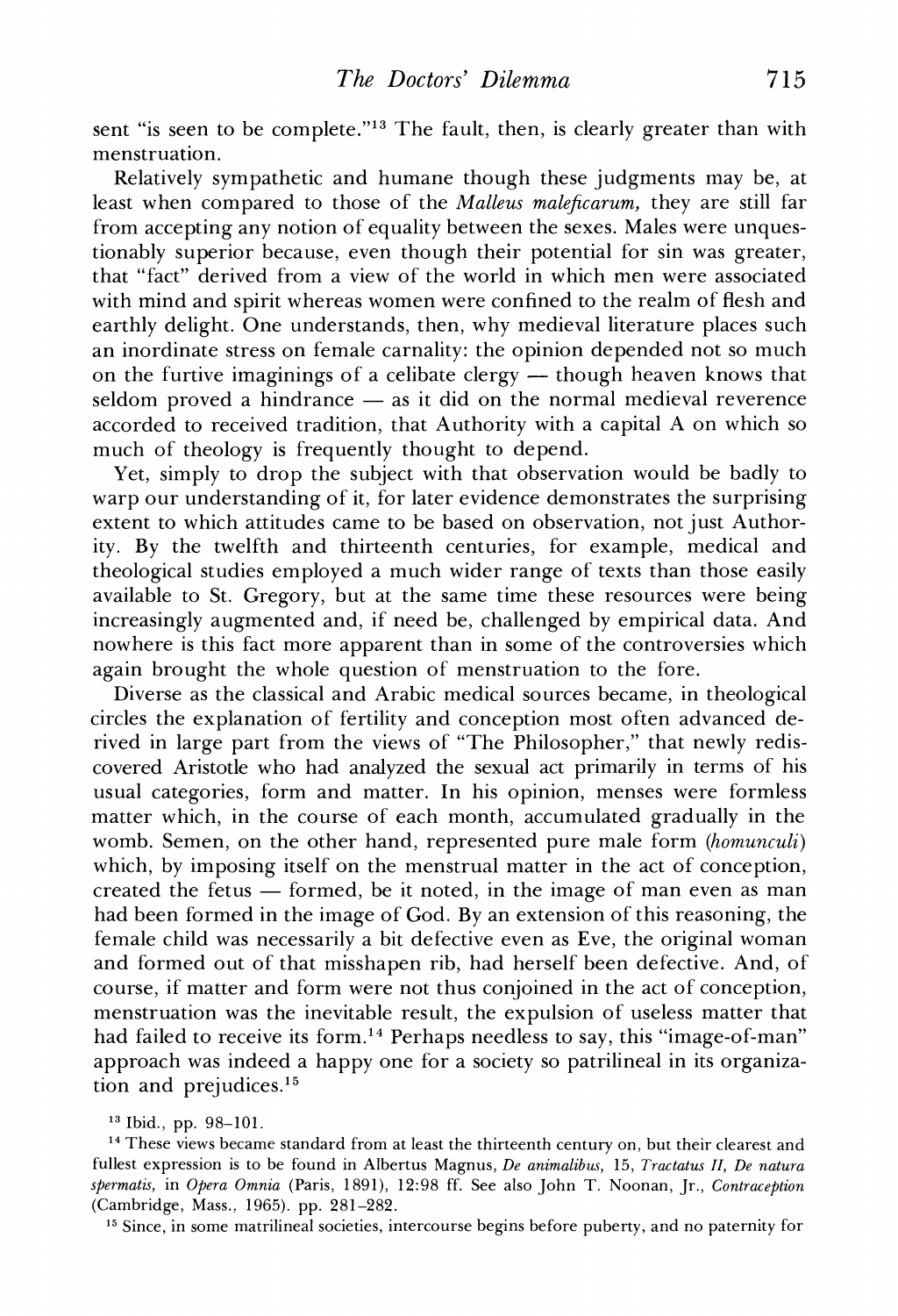Moreover, this explanation (or variations on it) led to practical advice offered by doctors of theology and medicine alike. Those desiring children (the principal reason for sexual union) were enjoined to concentrate their efforts in the week following the end of a period, for that technique would insure that the semen would be properly forming the menses from the moment of their first appearance in the womb. To engage in intercourse later in the cycle, when the menses (or, alternatively, the *menstruum,* the seed) were less fresh and less sensitive to form, was to increase the likelihood first of female offspring (i.e., only slightly deformed); then of badly defective ones; and then of none at all. A scientific explanation, one that St. Thomas Aquinas was quick to adopt, was thereby created to buttress the prohibition, so strongly put in both Leviticus and Ezekiel, of intercourse during menstruation itself, for that was an action which could produce only monstrosities at best, or, more likely at worst, that truly medieval and Augustinian horror, pure nothingness.16

Lastly (and here thinkers appear to have modified their sources in the light of observed reality), this view of conception was often closely linked to assumptions about the relative intensity of sexual appetites. Women were clearly the more concupiscent sex because, in John Benton's words:

The medical theory inherited from antiquity was that both men and women are driven toward intercourse by their physiology. Women were thought to produce a seed (or *menstruum)* which collects in the womb and which gives rise to increasing sexual desire as it accumulates. Menstruation was considered the equivalent of a man's *pollutio* and to provide periodic relief; during pregnancy, when the *mensiruun~*was retained to nourish the fetus, a woman was at the peak of her sexual desire. Although medical treatises are imprecise in their terminology, orgasm seems to have been the indication of the emission of the female seed in intercourse. In any case, a woman's emission of seed, necessary for conception, was thought to be as pleasurable as that of a man; in fact, women were said to have twice the pleasure in intercourse as men, for they not only expelled seed but received it.<sup>17</sup>

**l6** Noonan, *Contraception,* p. 282. For the most recent data on varying fertility during the monthiy cycle and on the effect of that cycle on sex differentiation, see Susan Harlap, "Gender of Infants Conceived on Different Days of the Menstrual Cycle," *New England Journal of Medicine* 300 (1979), 1445-1448. In general, it seems clear that if this medieval medical advice had actually been followed, it would help to explain the relatively low fertility rates of the Middle Ages, but since, in fact, many fewer males than females are produced in conceptions occurring early in the cycle whereas medieval sex ratios, insofar as they can be determined, go as high as 160-170 males for every 100 females, either the doctors' advice was not followed or the data are even more unreliable than we have always assumed them to be. With regard to intercourse during menstruation, Hildegard of Bingen's more woman-centered explanation of the divine prohibition is that the "hidden organs" of the uterus become loose during a period and hence might tend to reject the semen: Hildegard of Bingen, *Scivias*, PL 197:397-398.

**l7** John F. Benton, "Clio and Venus: An Historical View of Medieval Love," The *Meaning of* 

children is formally admitted, it used to be thought, by Sir James Frazer and others, that no connection between intercourse and reproduction was seen — surely an equally happy view for matrilineal cuitures. But for convincing doubts about the validity of this interpretation, see Edmund Leach, "Virgin Birth," *Genesis as Myth* (London, 1969), pp. 85-112.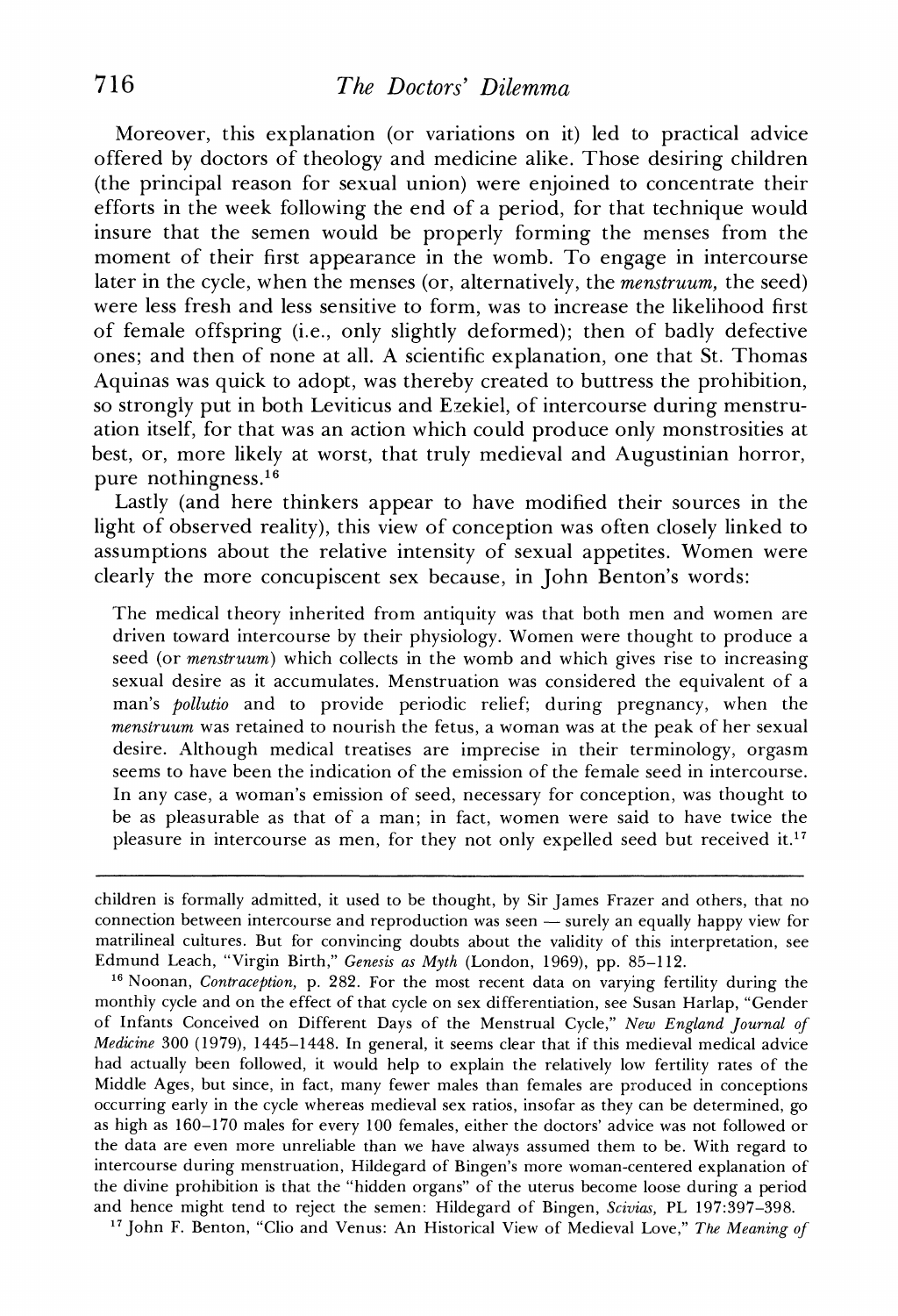Here, one suspects, the modern observer is being confronted not only by a recognition of that multiple orgasmic capacity so cherished in some circles today, but also by a further explanation of that fear of female carnality so prevalent in medieval thought and writings.<sup>18</sup>

Be that as it may, this kind of medico-theological analysis ran into an increasingly intractable problem in the course of the later Middle Ages: the Virgin Mary. For Mary was different, as even the authors of the *Malleus maleficarum* were prepared to admit:

[I]t is true chat in the Old Testament the Scriptures have much that is evil to say about women, and this because of the first temptress, Eve, and her imitators; yet afterwards in the New Testament we find a change of name, as from Eva to Ave (as St. Jerome says), and the whole sin of Eve taken away by the benediction of Mary. Therefore preachers should always say as much in praise of them as possible.<sup>19</sup>

Mary's virginity before the birth of Christ found validation in no less an authority than St. Luke, himself a person whom tradition accepted as a physician; and a belief was quick to arise that this virginity had continued, even physically, after that birth. In the seventh century, for example, 11 defonsus of Toledo proposed that Christ had been born as a ray of pure light "e clauso utero," a view which not only explained all the light in the stable, but which was heartily endorsed by Bede and Alcuin in the eighth century as well as by Rabanus Maurus and Paschasius Radbertus in the ninth. Without doubt, then, throughout life Mary had remained a *uirgo intmta.***<sup>20</sup>**

*Courtly Love,* ed. *F. X.* Newman (Albany, 1969), p. 32. This "double-seed" theory does not entirely agree with Aristotle's form-and-matter approach, but reflects, rather, the non-Aristotelian sources of most of the purely medical literature. In any event, medieval thinkers appear to have been unbothered by the discrepancy, and St. Thomas Aquinas assumed that in a normal conception, both *sanguinis menstruus* and a *menstruum* are needed: *Summa Theologiae*, ed. Roland Potter, 0. P., 52:52-55 (3a, qu. 32, art. 4).

**l8** Hildegard of Bingen seems to have doubted whether women were in fact more carnal than men, largely because women, unlike men, have an open space in the abdomen (i.e., the uterus) in which "storms of passion" can expand and dissipate their violence. On the other hand, because of uterine moisture, those storms may affect them more frequently, a statement which may or may not reflect an awareness of multiple orgasmic capacity: *Hildegardis Causae et Curae,*  ed. P. Kaiser (Leipzig, 1903), pp. 69, 76, 77.

**l9** *Malleus malejcarum,* p. 44.

<sup>20</sup> Ildefonsus of Toledo, *De virginitate perpetua sanctae Mariae*, PL 96:54-110; Bede, *De Evangelio Lucae,* PL 92:342; Alcuin, *Quaestiones de Trinitate* . . . , PL 42: 1171-1 176; Paschasius Radbertus, *De partu Virginis,* PL 120:1368 ff. For a recent analysis of these views, see Hilda Graef, *Mary: A History Doctrine and Devotion* (New York, 1963-1965), 1:162-180; present thinking on Mary's virginity is summarized in Raymond E. Brown, S. S., The *Virginal Conception*  U*Bodily Resurrection of Jesus* (New York, 1973), pp. 21-68. To explain how the Holy Spirit had earlier impregnated the Virgin also without violating her, some authorities held that it had done so again as a ray of pure light (by which was meant, significantly, all light and absolutely no heat). Many further believed that insofar as Christ is the Logos, the Incarnate Word, the Holy Spirit must have impregnated her through the ear. Nonetheless, these are pure hypotheses, not yet proved, though they do explain why painters in the Renaissance tended to- portray the Virgin of the Annunciation with a ray of light entering her ear.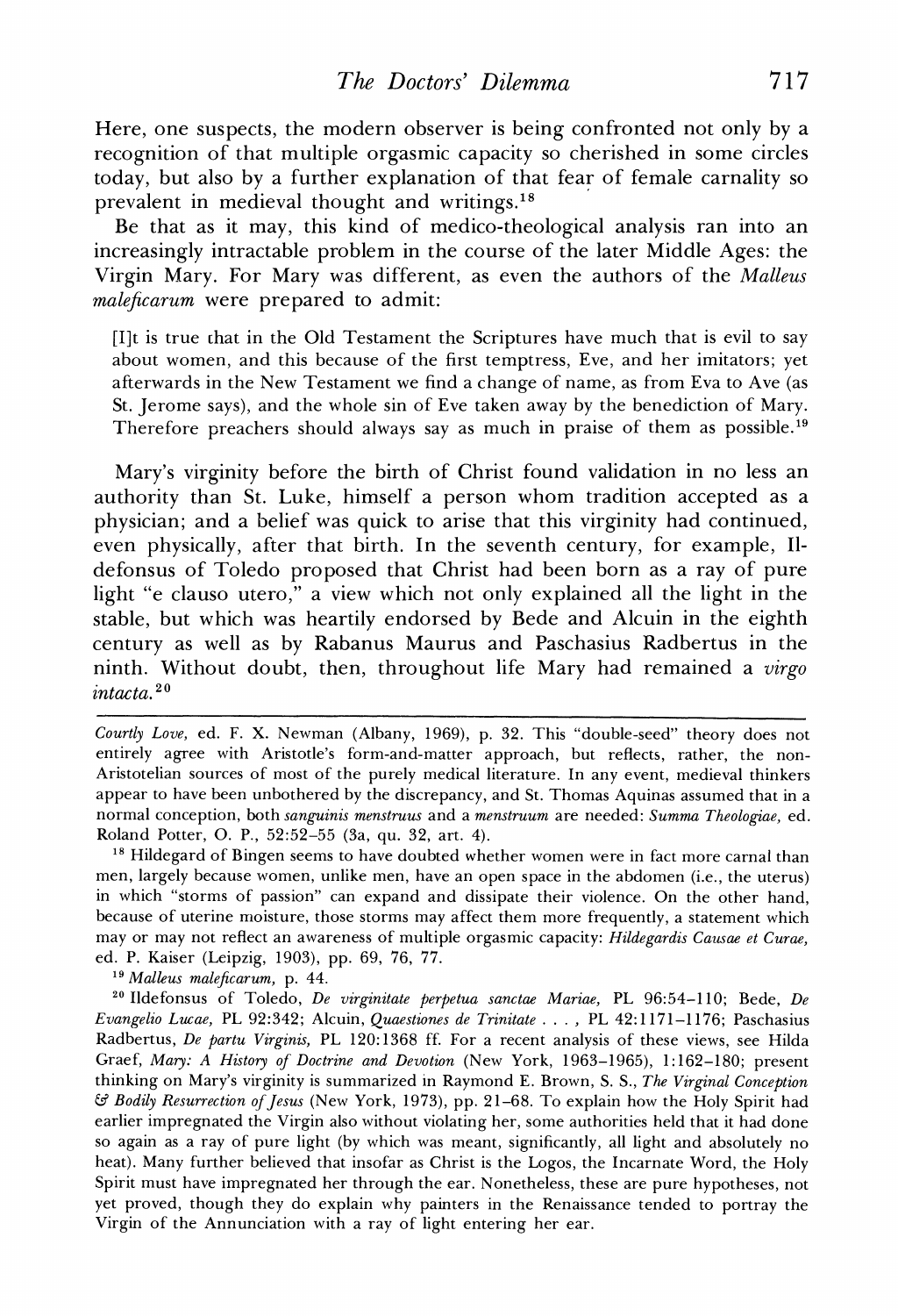Nor was popular spirituality content to let the matter rest there. Always sensitive to the foreshadowings of the New Testament to be found in the Old, in due course medieval Christians began to ponder the meaning of the passage in The Song of Songs (4.7) which they were sure referred to Mary and which reads: "Thou art all fair, my love; there is no spot in thee." Concentrating on the meaning of "no spot," popular belief gradually arrived at the view that these words meant that the Virgin herself had been born without sin, specifically without that heritable taint of Original Sin which had characterized all humanity since Adam and Eve had so unwisely eaten from the fruit of the knowledge of good and evil. In turn, since it was generally accepted that Original Sin had necessarily to be transmitted in the act of conception itself, $2i$  this interpretation of "no spot" led inexorably to the equally necessary conclusion that Mary must have had an Immaculate Conception — that is, one in which the sin of her — and our — original parents had not been passed on to her. Although the Immaculate Conception did not become dogma until proclaimed by Pius IX in the bull **Ineffabilis** Deus of 1854, it was nonetheless widely accepted as a standard part of Marian piety by the early years of the twelfth century.<sup>22</sup>

Moreover, this developing belief had further consequences because, as Genesis stated (2.17, 3.19), it was by sin that death had entered the world. If, therefore, Mary had been conceived without sin, the possibility arose that she may likewise not have experienced a fully normal death; and this hypothesis tended inevitably to reinforce early, though non-biblical, tradition that she had ascended bodily into heaven. Again, this latter belief was not dogmatically defined until Pius XII's bull *Munificentissimus Deus* of 1950, but like the Immaculate Conception, the Bodily Assumption had become an accepted part of the cult of Mary long before the Middle Ages drew to a close.23 In every way possible, popular religion thus placed the Virgin far beyond the pale of sinful flesh, with the result that she became superior to all mortals except her Son, a Person to whom the complete range of normal human considerations obviously did not fully apply. One understands, then, why Mary posed such a challenge to all medieval medico-theological theories about the nature of the reproductive process.

Most simply put, the specifics of Marian theology would seem to deny the very possibility of a regular menstrual cycle. For how, using the standard assumptions of the Middle Ages, could thinkers ever have logically reconciled the phenomenon of menstruation with what were taken to be the assumptions of the Middle Ages, could thinkers ever have logically reconciled the phenomenon of menstruation with what were taken to be the<br>known facts of Mary's case? If she had had "no spot" — and possibly it was

<sup>&</sup>lt;sup>21</sup> For a brief but good discussion of the problems associated with the transmission of Original Sin in the act of conception, see the editor's comments in *The Letters of St. Bernard of Clairvaux*, tr. Bruno Scott James (London, 1953), p. 289.

*<sup>22</sup>*Graef, *Mary,* 1:passim; Marina Warner, *Alone of All Her Sex: The Myth and the Cult of the Virgin Mary* (New York, 1976), pp. 236-254.

*<sup>23</sup>* Graef, *Mary,* 1:passim; Warner, *Virgin Mary,* pp. 81-102.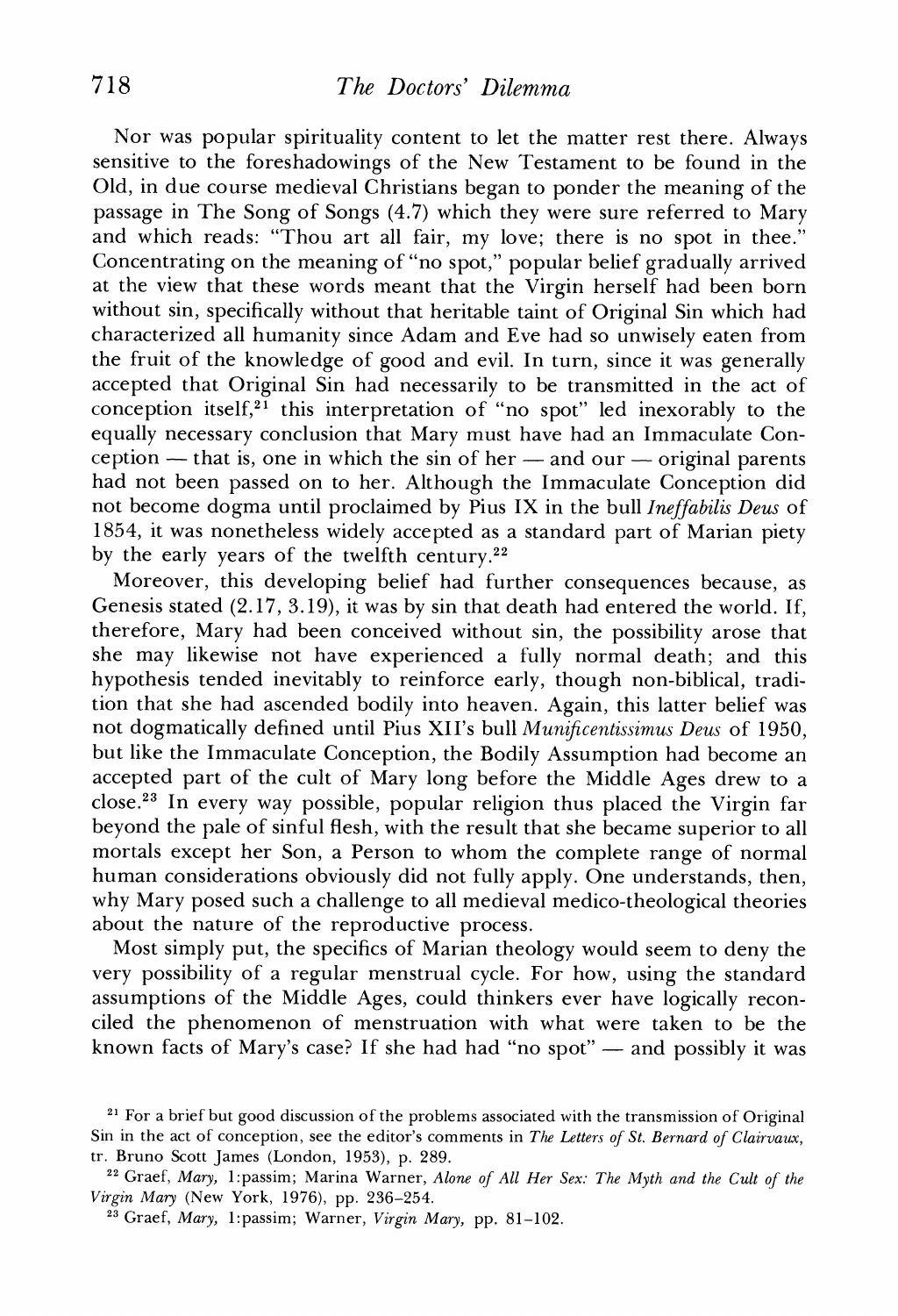this apparent pun which led believers to think that The Song of Songs had foretold her coming  $-$  she was not subject, presumably, to the curse of Eve. Further, just as her Immaculate Conception should have exempted her from the penalty of periodic distress, so, too, should her freedom from sin have made it unnecessary to procreate, a process which was in any event deemed impossible without that curse. Indeed, the seeming contradictions were even greater than that: Mary had, after all, nursed her Child, and it was widely recognized that lactation was intimately connected both with pregnancy and with those menses which made it possible. As St. Isidore of Seville had explained the connection early in the seventh century:

Lac (milk) derives its name from its color, because it is a white liquor, for the Greeks call white  $\lambda \in \mathfrak{S}$  and its nature is changed from blood; for after the birth whatever blood has not yet been spent in the nourishing of the womb flows by a natural passage to the breasts, and whitening by their virtue, receives the quality of milk.24

In short, even as the cult of the Virgin gained increasing popular support (and the movement at its most ardent was almost entirely a popular, not an intellectual, phenomenon), belief in her Immaculate Conception and Bodily Assumption threatened quite unexpectedly to confront speculative theology with unthinkable consequences. Serious thinkers had but to ponder some of the likely effects to see the extent to which acceptance of these views might lead to a situation in which Mary, "the mother of God" — the *Theotokos* over whose very title the patriarch of Constantinople Nestorius had created such lead to a situation in which Mary, "the mother of  $God$ " — the *Theotokos* over<br>whose very title the patriarch of Constantinople Nestorius had created such<br>a controversy as far back as the fifth century<sup>25</sup> — would be left lutely none of the attributes needed for her role. Moreover, it was impossible, because potentially heretical, to seek a solution in the miraculous. If, for example, one were to argue that since God is omnipotent, fully capable of doing whatever He wills, Mary was better to be understood as no more than the human receptacle for that Divine Seed that the Holy Spirit had implanted in her (and to which she had contributed nothing save nurture), that would have been completely to deny the Saviour's essential humanity. Such a position would patently have been well beyond the limits of orthodoxy since, from the fourth century on, it had been a central tenet of Christology, dogmatically accepted, that Christ had been, was, and is both God and Man. If He were thus to be perceived only as God, with none of His mother's natural humanity, that would have been to make a mockery of the entire mystery of the crucifixion, of the atonement, and, indeed, of the whole of Christendom's well-founded hope in its ultimate redemption. In fact, such a

<sup>&#</sup>x27;\* *Etymologiae* 11.1.77, as translated in Ernest Brehaut, ed. and tr., *An Encyclopedist ofthe Dark Ages* (New York, 1912), p. 217.

**<sup>25</sup>**Graef, *Mary,* 1:101-111; A. *A.* Vasiliev, *History of the Byzantine Empire,* 2nd English ed. (Madison, 1952), pp. 98-99.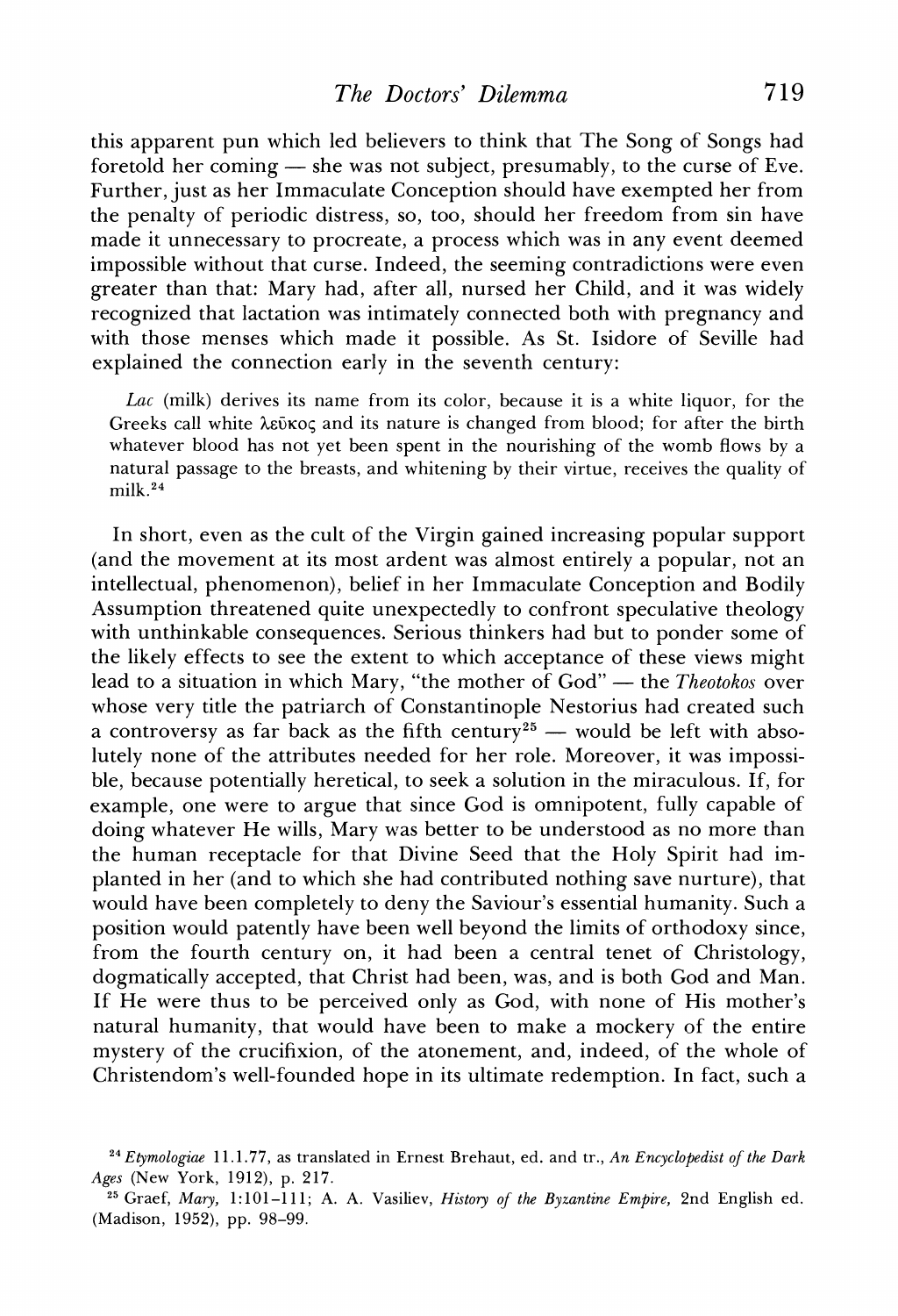position would thereby have totally vindicated the basic beliefs of heretical  $g$ nosticism.<sup>26</sup>

From the surviving evidence it is difficult to judge the extent to which these considerations influenced medieval intellectuals in what were often their hesitant views of Mary. They failed, typically, to address the question of her physiology directly, and if it is likely that they found menstruation too distasteful a subject for open discussion, it is also true that the Virgin supplied them with other grounds for their worries, notably her maddening tendency to intervene successfully with her Son on behalf of sinners whose hopeless depravity should have condemned them, in scholastic logic, to eternal damnation.<sup>27</sup> It is even possible, though not overwhelmingly so, that theological unease was influenced by some kind of atavistic memory of those endless fertility goddesses of classical antiquity to whom Mary was, anthropologically speaking, the somewhat-more-than-natural successor.28 Yet, whatever the case, intellectuals replied with vigor to what they took as the pretensions of Marian piety. Even as fervent a devotee as St. Bernard bridled at the thought of actually celebrating the Feast of the Immaculate Conception:

Whence therefore the sanctity of the conception? Can it be said that she was conceived holy because she was already holy before her conception . . . ? . . . Or was sanctity present in the act of her conception, so that she would be holy at the same time as she was conceived? But reason cannot accept this, for how can anything be

**<sup>26</sup>**For a somewhat oversimplified, though adequate, discussion of the significance of Mary's physiology in its potential relationship to gnosticism, see Warner, *Virgin Mar)),* pp. 29, 43-44, 57, 63, 83, 195, 229, 252.

**<sup>27</sup>**The *locus classicus* for discussion of the theological problems created by Mary's "illogical" compassion remains Henry Adams, "Les miracles de Notre Dame," Mont-Saint-Michel & Chartres (Garden City, 1959), pp. 277-318. St. Thomas Aquinas did discuss Mary's physiology fully, but on the subject of menstruation was both ambiguous and seemingly contradictory. On the one hand, he says that in the conception of Christ the Virgin provided no ordinary menstrual blood since that kind "gets tainted with lust inasmuch as by sexual intercourse the blood is drawn to a place apt for conception." On the other, elsewhere he states that Mary, like any mother, was required to "furnish . . . the matter, which is menstrual blood," though not the seed normally needed for conception. My reading of these ambiguities is that Thomas, no supporter of the Immaculate Conception, probably assumed that the Virgin menstruated, but was anxious to deny that she had any sexual desires or the need for a *menstruum* since, as per the text at note 17 above, this seed was released only during active lust andor orgasm: *Summa Theologiae* 52:26-29, 52-55 (3a, qu. 31, art. 5, and 3a, qu. 32, art. 4); see also Aquinas, *Scriptum super libros Sententiarum magzstri Petri Lombardi* (Paris, 1929-1947), 3:168 (dist. 4, qu. 2, art. 1). Still, because tradition held so firmly that menstruation had begun only with the fall, it may be that he believed that Mary had menses without need for a period, the logic being that if her body was free from sin and therefore incorruptible, her menses (presumably like Eve's in the Garden) would have remained forever pure, fresh, and sensitive to form, thus obviating the need for monthly replacement. There is, however, no easy solution, since even the one suggested would result in the creation only of males.

**<sup>28</sup>**The evidence is overwhelming, though, that the Mary of art owed not a little to the images of pagan fertility cults: Warner, Virgin Mary, pp. 255-269 and plates 32-36.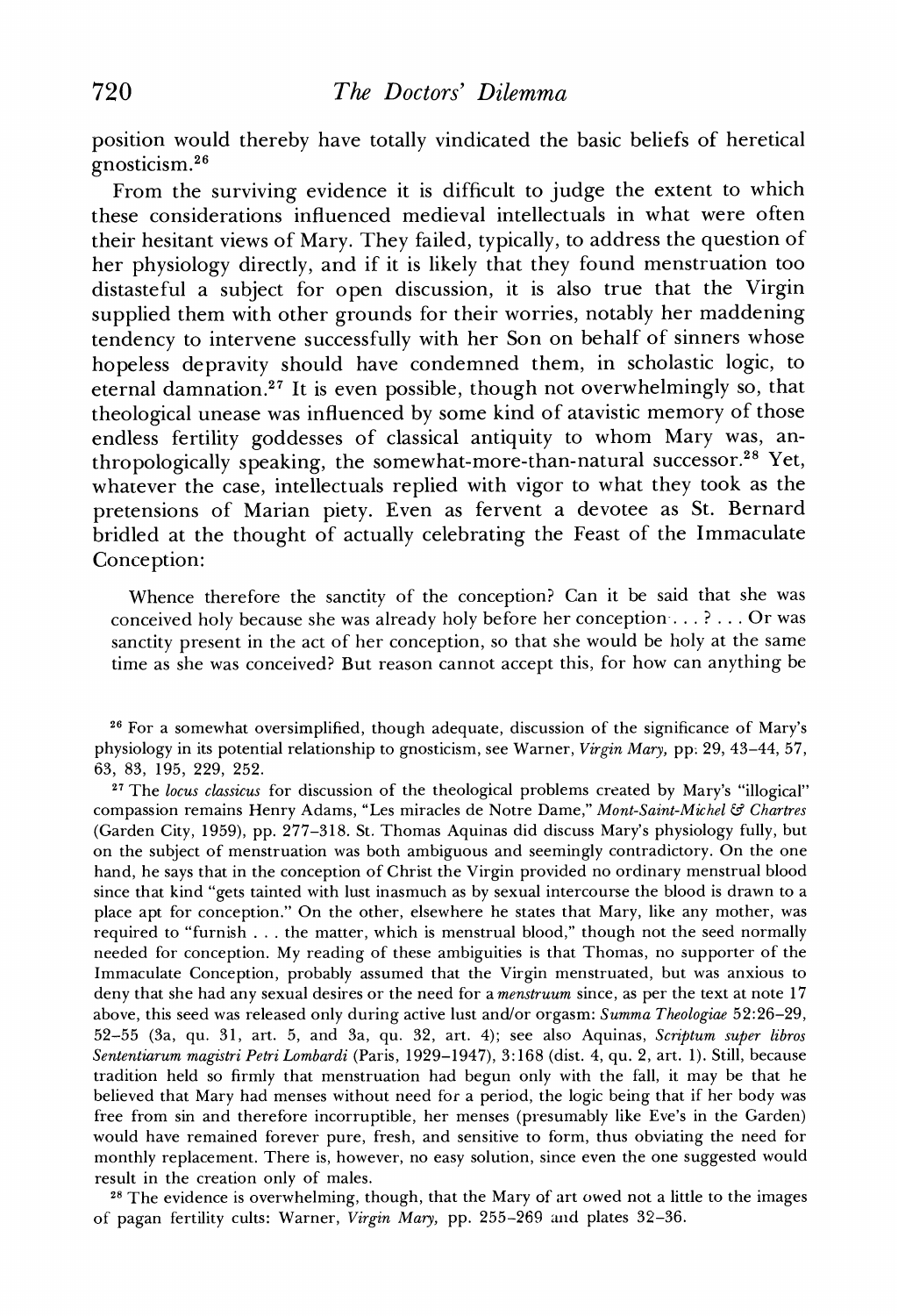holy without the presence of the Sanctifying Spirit, and how can the Holy Spirit have any part in sin, and how can there not be sin where there is carnal lust?<sup>29</sup>

Still, for all the apparent silence on the subject of Mary's reproductive processes, indirect evidence suggests that they had indeed captured the attention and concern of serious thinkers. In the case of the Dominicans, for example, it is hard to believe that they would have approached aspects of the cult quite as they did unless one is prepared to admit that they were deeply troubled by the Christological difficulties which might arise if Mary were found to have had a physiology wholly uncorrupted by the consequences of sin.<sup>30</sup> For, as possibly befitted preachers and frequent inquisitors, they avoided direct mention of the Immaculate Conception almost entirely, choosing instead to strike a positive note by proudly advancing the claims of the lactating Virgin. If Europe reeled as a result under wave after wave of chaste and virginal milk, in that flood a properly sly and syllogistic point was being made: if, as St. Isidore had averred, lactation depended on surplus menses; and if menstruation depended on that curse which had so justly been placed on Eve; then Mary, Queen of Heaven though she might be, had no more right to an Immaculate Conception than did anyone else. This Dominican approach may inadvertently have made the Virgin appear a bit bovine, but, unfortunate as that result may have been, these heirs to Sts. Albertus Magnus and Thomas Aquinas could nonetheless hope that in this addition to the cult they had managed to preserve the full range of Mary's humanity.31

If, however, theologians had difficulty in reconciling what they saw as the implications of the Immaculate Conception with the Christological necessity of a Virgin endowed with a normal physiology, Mary's popuiar following experienced no such problem. After all, precise theological reasoning is seldom of great concern to most believers, and the fact of the matter is that Christology itself contains some crucial anomalies, notably a doctrine of atonement which depends for its effectiveness on the fact that Christ suffered death upon the cross even though in logic He should not have experienced it. Marian piety was quick to draw an appropriately imitative conclusion. As Henry de Bracton, England's great thirteenth-century lawyer, put the case when arguing for a king under law:

[Tlhere is no *rex* where will rules rather than *lex.* . . . And that he ought to be under the law appears clearly in the analogy of Jesus Christ, whose vicegerent on

**<sup>29</sup>***The Letters* of *St. Bernard,* p. 292 (Letter 215).

**<sup>30</sup>**This discussion is not meant to imply, however, that the Dominicans were totally hostile to Mary. On the contrary, Albertus Magnus granted her truly remarkable intellectual powers, arguing that while on earth she had acquired at least a "summary knowledge" of the *Sentences* of Peter Lombard: cited by Charles Homer Haskins, *The Renaissance of the Twelfth Century* (New York, 1957), p. 358.

**<sup>31</sup>**Warner, *Virgin Mary,* pp. 204, 251. Warner documents Dominican sponsorship of the lactatipg Virgin, but fails to grasp the relationship to menstruation and the argument being implicitly made against acceptance of the Immaculate Conception.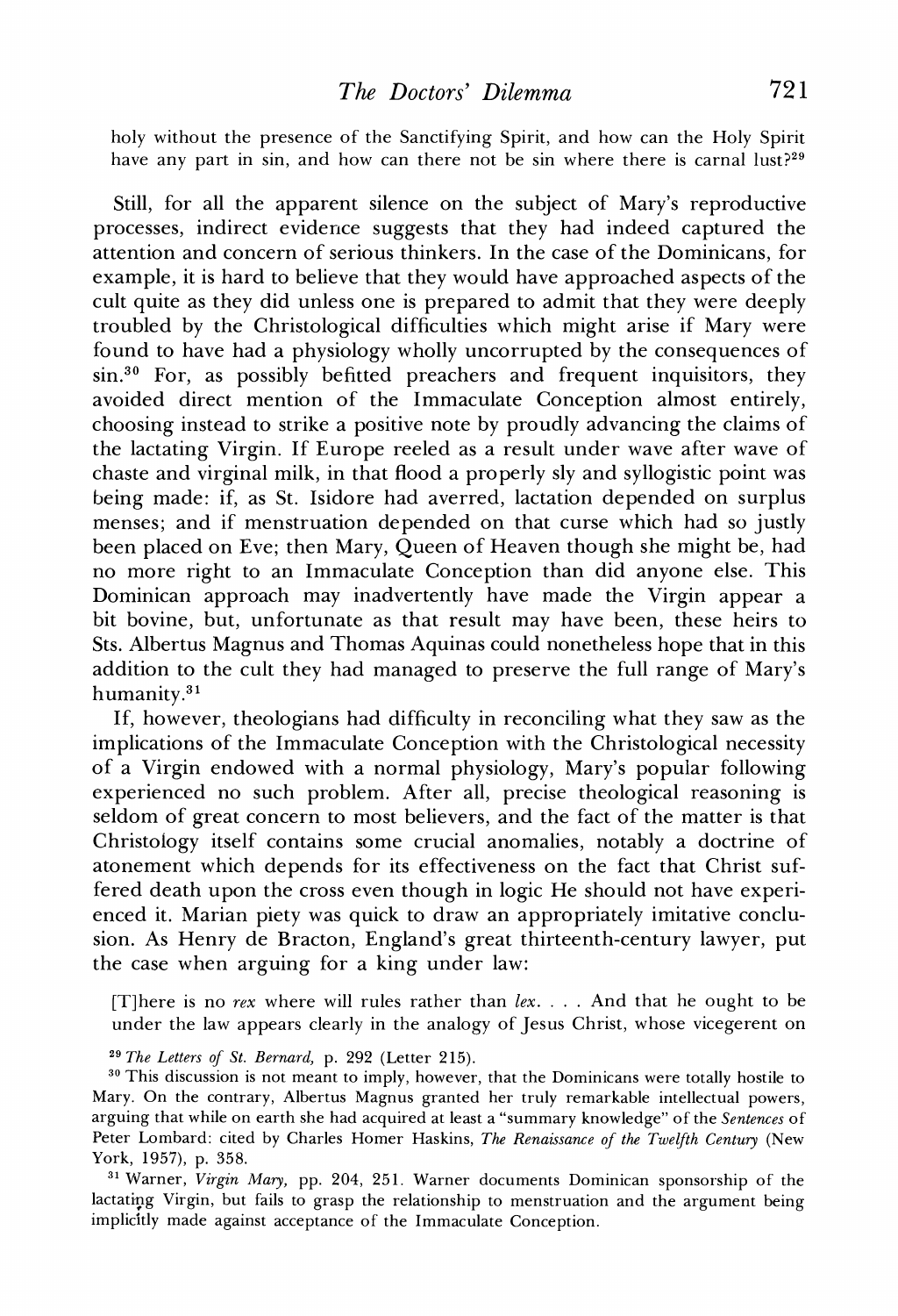earth he is, for . . . he [i.e., Christ] willed himself to be under the law that he might redeem those who live under it. . . . And in that same way the Blessed Mother of God, the Virgin Mary, Mother of our Lord, who by an extraordinary privilege was above the law, nevertheless, in order to show an example of humility, did not refuse to be subjected to established laws. $32$ 

Furthermore, whatever the useful parallels drawn with Christ, it was also true that the earliest works on which the Marian cult was based, notably the third-century *Protevangelium of James,* presented a Virgin with all of the more obvious female attributes. For according to that text, Mary in her youth had been raised in the temple, but

. . . when she was twelve years old, there took place a council of priests, saying: "Behold, Mary has become twelve years old in the temple of the Lord. What then shall we do with her, that she may not pollute the temple of the Lord?" And they said to the high priest: "You stand at the altar of the Lord; enter the [sanctuary] and pray concerning her, and what the Lord shall reveal to you we will do."33

Perhaps needless to say, the solution turned out to be Mary's espousal to Joseph, an event which removed the Levitican threat of menstrual pollution from priests and temple alike. As a result, even though opponents of the Immaculate Conception were ultimately to lose that fight, at least within the Church of Rome, evidence such as the above continued to insure that, contrary to the theologians' fears, the Virgin would remain fully a woman, ever subject to the curse of Eve.34 The data of observed reality, when combined with the needs of Christology, proved more than enough to win out over what otherwise should logically have been the conclusions of abstract religious thought. Thus it is that even today, at the Church of the

<sup>32</sup> Samuel E. Thorne, ed. and tr., *Bracton on the Laws and Customs of England* (Cambridge, Mass., 1968-), 2:33. With the exception of the first sentence here quoted, Thorne reports that the rest of the quotation represents "Bracton's interlinear additions or supplementary passages, later taken into the text by his editor or redactor." Authorship is thus technically in doubt, though for present purposes, content alone is what matters.

**<sup>33</sup>**Wilhelm Schneemelcher, ed., and R. McL. Wilson, tr., *The Proteuangelium of James, New Testament Apocppha* (Philadelphia, 1963), 1:378-379. Interestingly enough, when Jacobus de Voragine retold the story in the second half of the thirteenth century, he advanced Mary's age at the time of this crisis from twelve to fourteen: apparently the age of menarche that seemed reasonable in the third century was so no longer by the thirteenth: *The Golden Legend,* tr. Granger Ryan and Helmut Ripperger (London, 1941), 2:523-524.

**<sup>34</sup>**That such continues to be the case, and that the Marian cult continues to employ analogies with Christ, are suggested by an informal poll of convent-educated friends that the author found himself unexpectedly taking in the course of his research. The data base is too small for meaningful quantification here, but the results indicate that when these women were having their first periods, a high percentage were privately taken aside by nuns who wished to present them with the consoling *exemplum* of Mary. Usually it was urged that just as her Son had taken on the sins of the world even though He Himself was without sin, so, too, had the Virgin taken on the burden of menstruation although not herself under Eve's curse. Whether this bit of piety goes back to the Middle Ages is impossible to say, though Mary "did not refuse," as Bracton says, "to be subjected to established laws."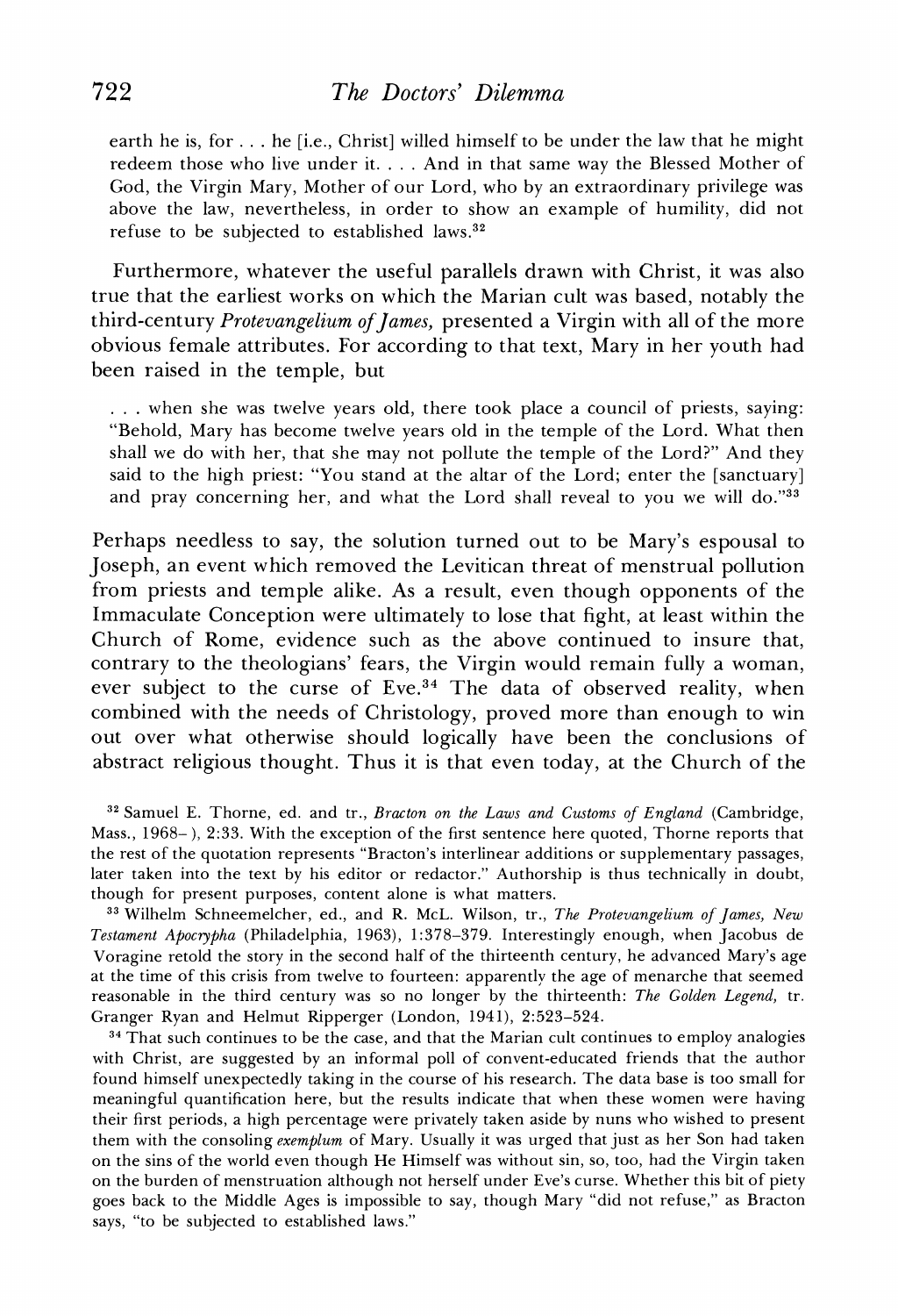Annunciation in Nazareth, pilgrims and tourists alike can still visit the site of Mary's mikveh, where French Franciscans stand ready to show them the tub in which she washed away the ritual defilement periodically caused by her quite normal physiology. $35$ 

In much the same way, religious doctrine and the presumed physiology of menstruation also proved useful in reconciling the scientific conclusions of the Philosopher himself with the nature of observed reality when those two came into conflict. Aristotle had held, as was undoubtedly true in his day, that men lived longer than women, and he saw this difference as a natural one, explaining that men were inherently the "warmer" sex. By the thirteenth century, however, life expectancies had changed, and it had become increasingly apparent that women on the whole were now living longer than men.36 Did this mean, then, that Aristotle had been wrong? The task of answering that question fell to Albertus Magnus, unquestionably the leading scientist of his day and, next to his pupil St. Thomas Aquinas, probably the greatest Aristotelian thinker of the age. Admittedly Albert's solution is in some respects incomplete, but at the same time, the near-universal assumptions of his century allow one to reconstruct the full scope of his thought with more than the usual scholarly diffidence.<sup>37</sup> And once that is done, it becomes clear that Albert's approach, like that of those favoring a normal physiology for Mary, was not one to be content with conclusions based purely on authority as buttressed by syllogistic reasoning uninformed by empirical data.

In Albert's mind there was undoubtedly a predisposition to assume that Aristotle had at one time been right. If so, though, it was very likely that the Greek sage had been referring not to men and women as they existed in the thirteenth century, but rather as they had been in their perfect natures before the fall. Under conditions such as had prevailed in the Garden of Eden, Eve had clearly not been the equal of Adam, for, as Gregory the Great had taught, Adam was mind and spirit whereas Eve was mere flesh. Thus, by the process of hierarchical reasoning so characteristic of medieval thought,

**<sup>35</sup>**For a full description of a visit to the site, not to mention photographs of the relic in question, I am grateful to Stephen G. Nichols, Jr., who reports that his attending Friar was a bit startled to have explained to him the real purpose of the "Jewish bath" he was exhibiting. Insofar as Franciscans, notably Duns Scotus, were among the leading medieval proponents of the Immaculate Conception, whereas Dominicans had used Marian physiology precisely to argue against its acceptance, there is a certain irony, perhaps, in Franciscan guardianship of the *mikveh,* but such are the ways of history. For a presentation of Franciscan views, remarkable in their range though irrelevant to the purposes of the present article, see Graef, *Mary,* 1:281-294, 298-305, 315-318, 320-322.

*3G* David Herlihy, *Women in Medieval Society* (Houston, 1971), pp. 4-7; and "The Natural History of Medieval Women," *Natural History* 87,3 (March 1978), 56-67.

<sup>37</sup> Herlihy, *Women*, p. 16, n. 13, reprints the crucial passage from *Quaestiones super de animalibus* 15, qu. 8, in *Opera Omnia* (Monasterium Westfalorum, 1955), p. 262, but does not himself speculate on the context within which Albert appears to have viewed the problem.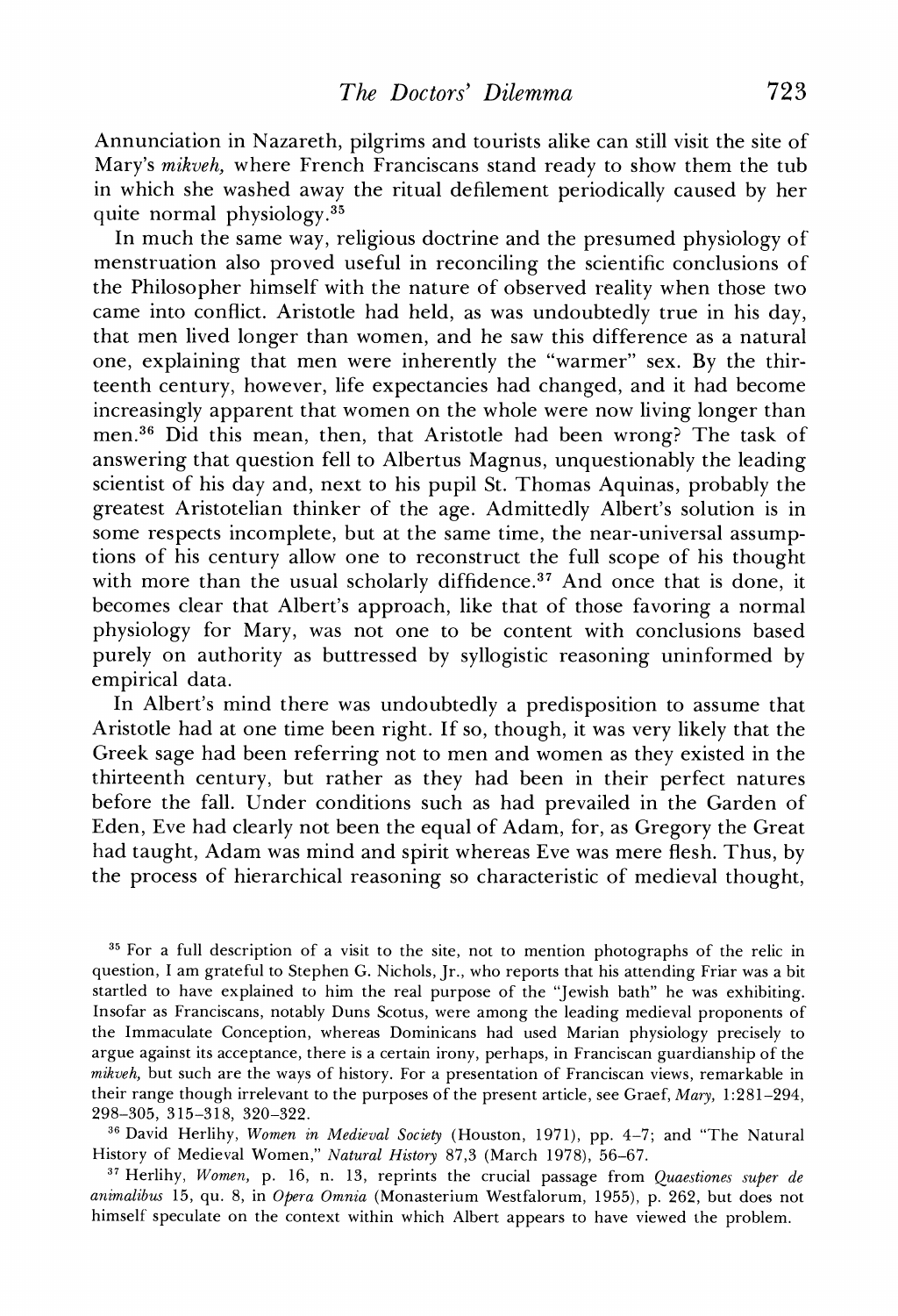Albert appears to have arrived at the conclusion that Adam's had *naturaliter*  to be the stronger  $-$  read "warmer" and longer-lived  $-$  sex.

Be that as it may, inexorable change came with expulsion from the Garden. In particular, Eve and all her female descendants began to menstruate. Be that as it may, inexorable change came with expulsion from the Gar-<br>den. In particular, Eve and all her female descendants began to menstruate.<br>On the one hand, of course, this was her — and their — curse, God's punishment of our first mother for having listened to the serpent in the first place and thus for having got the human race into its present sinful predicament. Yet on the other, just as Gregory the Great had argued that in this punishment there was also a secondary benefit insofar as God "in his loving-kindness and mercy . . . [had] preserved man's power of propagating the race after him," so, too, Albert argues that in the curse of Eve there is another hidden mercy. For, he says, not only is the sexual act more fatiguing for males (and hence more injurious to their health); but also, because of another hidden mercy. For, he says, not only is the sexual act more fatiguing<br>for males (and hence more injurious to their health); but also, because of<br>menstruation — consequence of the fall though it may be — women alone are enabled periodically to purge the poisons from their humors in a monthly effusion of blood. Therefore the curse now allows them *per accidens*  to live longer than men. In this way, Aristotle thus becomes both right and wrong; and reason is neatly reconciled with revelation, reality with authority, in a perfect thirteenth-century synthesis.38

As medievalists well know, first encounters with medieval thought can frequently prove a disconcerting experience. Many of its premises are totally foreign to a modern sensibility, and the process by which it wends its way from first pririciples to final conclusions can appear bizarrely arcane. Yet foreign to a modern sensibility, and the process by which it wends its way<br>from first principles to final conclusions can appear bizarrely arcane. Yet<br>medieval thinkers — doctors of medicine and theology alike — lived in a universe far removed from our own, and precisely because it encompassed both this world and the next, the framework within which issues were viewed was understandably apt to include aspects of time and eternity in proportions notably different from those governing the typically scientific and secular assumptions of the twentieth century.

**<sup>38</sup>**The question at issue was "whether the male or the female is of longer life," to which Albert responded in part: "Per accidens tamen longioris vitae est femina, tum quia minus laborant, propter quod tantum consumuntur, et magis mundificantur, per fluxum menstruorum et etiam minus debitantur per coitum; ideo magis conservantur. Et istae causae accidentales sunt." Because the first sin was voluntary, not predestined or a necessary consequence of human nature as first created, all results of that sin, including menstruation, could therefore be considered accidental, as Albert does here. Nevertheless, to have granted Aristotle a knowledge of what nature had been like in its uncorrupted state was to see in him even greater powers of intellect than were normally assumed. Moreover, the approach is unusual since, as mentioned in footnote 11 above, the accepted convention was always to think of nature in its sinful state. At the same time, though, one should note that the idea of menstruation as yet another form of purgative bleeding was not original with Albert, but appears to derive from Greek medicine, especially of the Hippocratic school. Indeed, his fellow German Hildegard of Bingen had already argued in a work probably known to him that menstruation provided a necessary cleansing of a woman's blood and humors, necessary because a woman's body contains more humors than does a man's: *Caurae et Curae,* ed. Kaiser, pp. 77-78, 102-108, 121 (passages, incidentally, where discussion of the full range of traditional menstrual complaints will be found). Still, whatever the debt to others, the uses to which Albert put this theory are highly original.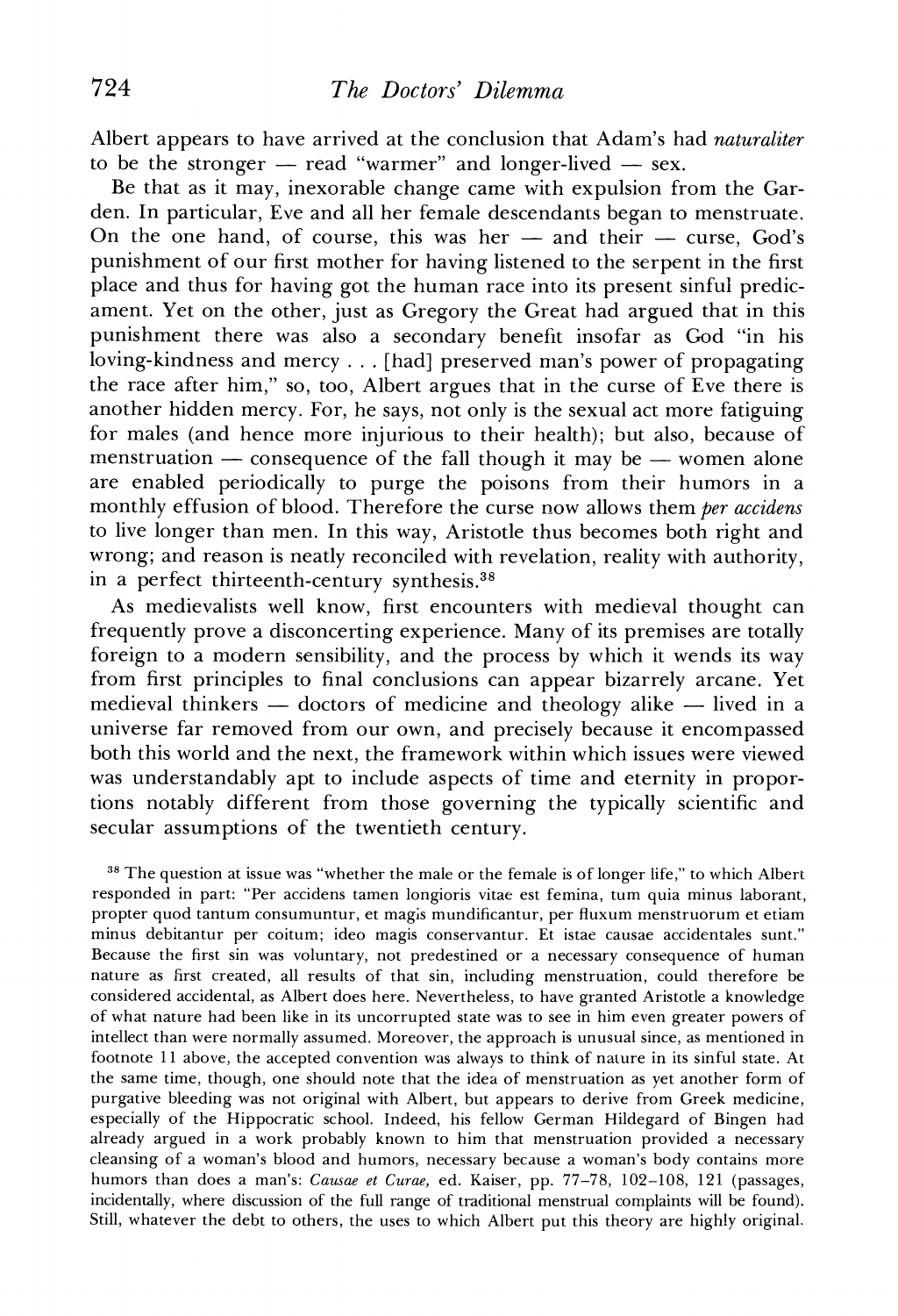Nevertheless, alien though the world of the Middle Ages may often appear, one should never allow that fact to obscure the extent to which those doctors wrestled faithfully with alternate forms of recognizable reality. Logic might tell them that a Virgin with an Immaculate Conception ought not to menstruate, but Christology, observation, and common sense told them she must have. So menstruate she did. Similarly, if experience suggested that women lived longer than men whereas Aristotle had held the contrary view, ways were found to vindicate the Philosopher's judgment without in any way denying the validity of their own more immediate data. It may be a commonplace among non-medievalists that the Middle Ages was a period in which empirical evidence always gave way to the forces of Authority and blind superstition, but that in itself is a blind superstition, impossible to prove either here or in most other cases. Insofar as menstruation was concerned, unusual as were the specifics with which the doctors dealt, their conclusions showed a marked preference for documentable reality whenever that reality contradicted received opinion, and this whether the opinion was classical, biblico-religious, or both. Although care was normally taken to save the appearances, the fact remains that these thinkers were far from being the credulous syllogizers of popular mythology.

Moreover, though in much the same way, it would be equally misleading to dismiss medieval attitudes toward women as nothing but pure misogyny, for the truth of the matter was far more complex. It is easy enough to demonstrate that no one, not even Hildegard of Bingen or Christine de Pizan, stood ready to accept women as the intellectual or physical equals of men, and few today would want to dispute the fact that diatribes such as those to be found in the *Malleus maleficarum* largely reflect the kind of men, and few today would want to dispute the fact that diatribes such as<br>those to be found in the *Malleus maleficarum* largely reflect the kind of<br>hostility which had for too long permeated European culture — and not just during the Middle Ages. Indeed, even though modern analysts would readily grant that medieval authors could often display greater honesty about the real nature of a woman's sexual being than ever the Victorians did, probably most of them would then go on to add that if these men also betrayed a misogyny unique in its fervor, the intensity of their dread owed not a little to the character of their new Christian faith, and especially to those sexual tensions which were the inevitable result of its ascetic impulses, its distrust of the flesh and the world.

Still, unexceptional as these observations may be, they fail to convey the full story. If the doctors frequently joined witch-hunters like Kramer and Sprenger in reviling "the fragile feminine sex" for what they saw as its excessive carnality, they also knew, with Gregory the Great, that this defect was just another aspect of "all that we suffer in this mortal flesh," men and women alike, "through the infirmity of nature . . . as a result of sin." And, over time, that belief was to have profound consequences, ones intimately related to a growing acceptance of women and to possibilities for future change in their status. For, in accepting the naturalness of life after the fall, Gregory had further stressed that no sin was ever "complete" without the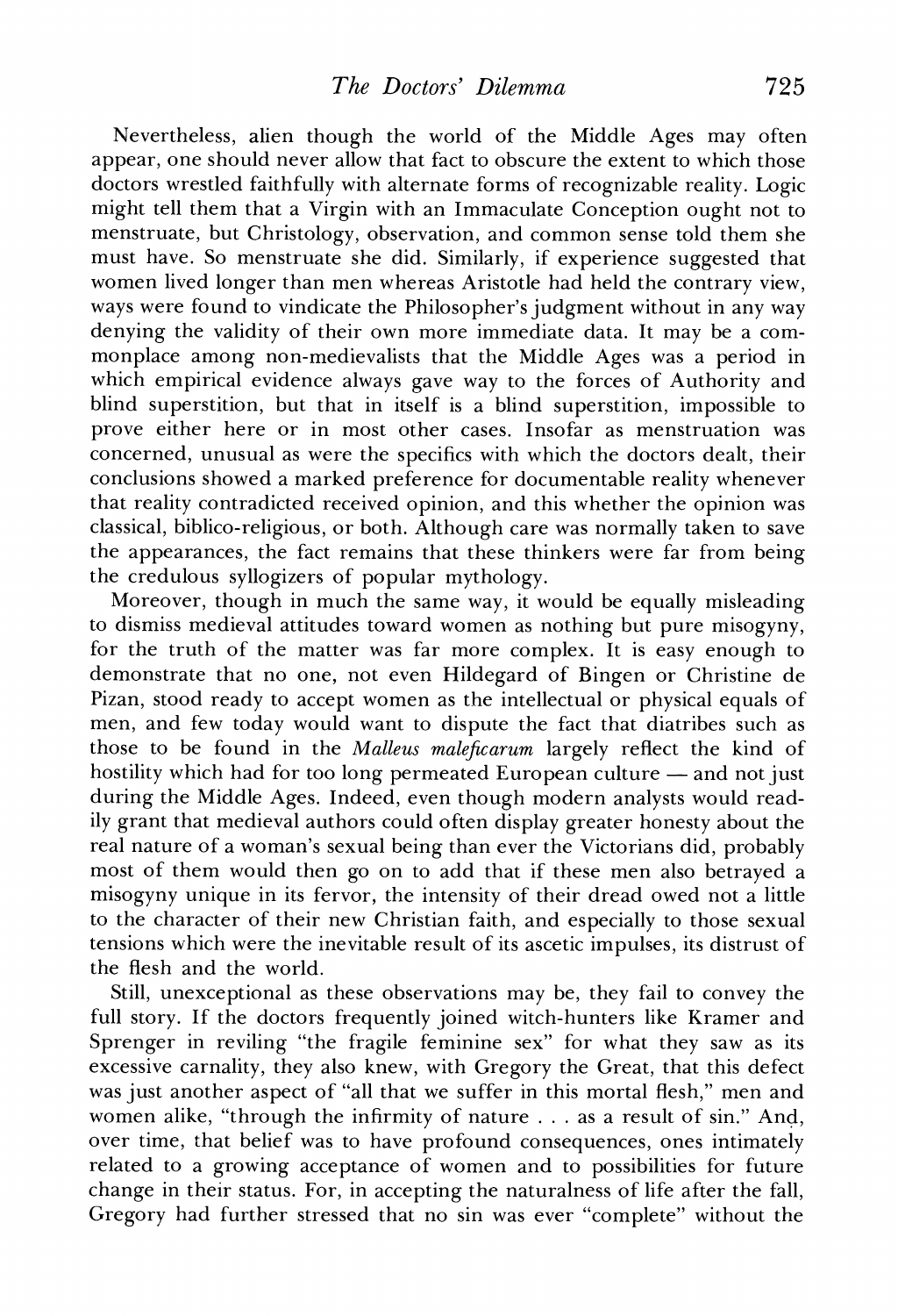individual's consent, and in his judgments he had placed great emphasis on the implications for Christians of their new Pauline freedom from the law. Given that three-fold combination, the standards of his world could never be those of classical or Jewish antiquity. As a result, to answer Augustine's doubts on menstrous women, that remarkable pope had needed only the briefest of rhetorical queries, one which noted that "if no food is impure to him whose mind is pure, why should that which a pure-minded woman endures from natural causes be imputed to her as uncleanness?"

That response is surely not one of a misogynist. On the contrary, its quiet sanity marks a milestone in the history of women, a milestone which announced that henceforth Christianity was abandoning all those demeaning taboos with which most earlier cultures had invested menstruation, thereby limiting the freedom of half of their people. With Gregory, the old Levitican prohibitions were gone forever, dropped by a man who had begun to see that, much as he and his intellectual heirs might continue to fear the sexual attractiveness of women, the menstrual process itself was less a defiling threat than a normal and natural phenomenon, at least as such phenomena existed under the constraints imposed by the fall.<sup>39</sup>

Moreover, any adequate discussion of the extent of medieval misogyny must further be tempered by a proper appreciation of the role and place of the Virgin. She was, doubtless, the polar opposite of Eve, and in her purity she provided a telling example to anyone wishing to castigate the conduct of all the other daughters of Eve. In that sense, she clearly became an unwitting source for misogyny. On the other hand, for all her remarkable traits, Mary remained imperturbably and ineluctably female, and even though men did their best to rid her flesh of all carnal taint, they were forced in the end to recognize that she, too, had possessed all those sexual attributes which had so often become the target of male abuse in the case of others. Because of that fact, the real effect of the Virgin's continuing presence was, again over time, significantly to mitigate the traditional hostility with which women had

<sup>39</sup> Insofar as Gregory retains churching, insists on the Old Testament rules against incest (later interpolation though this may be), and praises those who observe the other Levitican laws of their own volition, it could be argued, perhaps, that his position here really involved no radical new departures. Yet his basic values seem profoundly different. Several of the earlier Fathers, notably St. Jerome and St. John Chrysostom, had written attacks on women of surprising virulence, and the very way in which *The Proteuangelium of James* tells the story of the crisis provoked by Mary's impending menarche (above, at note 33) demonstrates that its author expected a Christian audience in the third century to be fully conversant with the Levitican menstrual taboos, thereby implying that they may still have been widely observed, at least in the Middle East where he was writing. Further, even though St. Augustine had long pursued a monastic vocation before coming to England, the very fact that he found it necessary to write the pope on these matters suggests the extent to which Gregory's reply was breaking new ground since, presumably, even the most otherworldly of monks would have known the proper answers if they had long been standard. For a work which arrives at similar conclusions on different grounds, see: Raymond Kottje, *Studien zum EinJuss des Alten Testamentes auf Recht und*  Liturgie des frühen Mittelalters (Bonn, 1964).